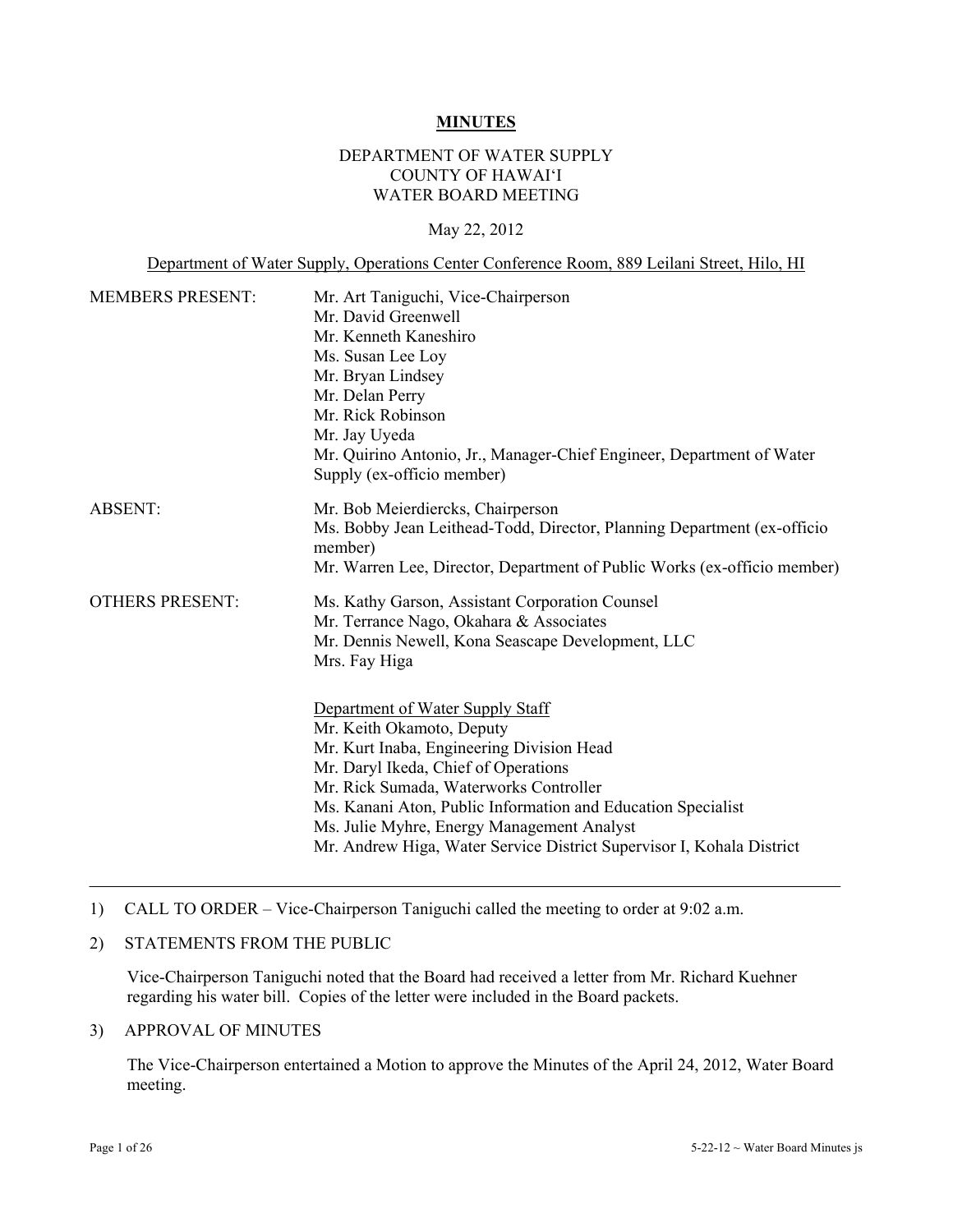ACTION: Mr. Lindsey moved to approve; seconded by Mr. Perry, and carried unanimously by voice vote.

## 4) APPROVAL OF ADDENDUM AND/OR SUPPLEMENTAL AGENDA **(Note: Addendum requires Roll Call Vote)**

The Vice-Chairperson entertained a Motion to approve Supplemental Agenda Item, 7(A) JOB NO. 2008- 950, CONSTRUCTION OF THE KYNNERSLEY NO. 1 RESERVOIR 0.3 MG REPLACEMENT.

ACTION: Mr. Robinson moved to approve; seconded by Ms. Lee Loy, and carried unanimously by voice vote.

Vice-Chairperson Taniguchi asked to move to the top of the Agenda, Item 8(B), FOURTH AMENDMENT OF WATER FACILITIES AGREEMENT BETWEEN SEASCAPE DEVELOPMENT, LLC, AND WATER BOARD OF THE COUNTY OF HAWAI'I – TAX MAP KEY (3) 7-3-010:052 AND 053.

#### 8) NORTH KONA:

# B. **FOURTH AMENDMENT TO WATER FACILITIES AGREEMENT BETWEEN SEASCAPE DEVELOPMENT, LLC, AND WATER BOARD OF THE COUNTY OF HAWAI'I – TAX MAP KEY (3) 7-3-010:052 AND 053:**

Seascape states that it underwent a change in ownership, and the new ownership desires to complete their obligations to the Agreement as expeditiously as possible. Seascape requests a time extension that will enable Seascape to meet their obligations with the Water Board.

Staff has reviewed the consultant's proposal and finds it to be reasonable and consistent with the terms in the proposed Fourth Amendment of Water Facilities Agreement.

The Manager-Chief Engineer recommended that the Board approve the FOURTH AMENDMENT OF WATER FACILITIES AGREEMENT BETWEEN SEASCAPE DEVELOPMENT, LLC, AND WATER BOARD OF THE COUNTY OF HAWAI'I – TAX MAP KEY (3) 7-3-010:052 AND 053, and that either the Chairperson or Vice-Chairperson be authorize to sign the documents, subject to approval by Corporation Counsel.

MOTION: Mr. Greenwell moved to approve; seconded by Mr. Kaneshiro.

Mr. Inaba explained the table that he provided for the Board packets, in which he summarized the Department's agreements with Seascape. DWS had two separate agreements with Seascape: a Water Development Agreement and a Water Facilities Agreement. The latest agreement is the Water Facilities Agreement for 204 units. Mr. Inaba noted that under the original agreement, Seascape was to build a reservoir to increase the capacity for DWS to pump from its well. Under that agreement, Seascape would have gotten more units. Instead, Seascape decided to secure a site, do the design, and then have DWS build the reservoir; Seascape would pay the full Facilities Charge amount (*instead of getting a Facilities Charge credit if they had built the reservoir themselves.*). The number of units that Seascape will get is fewer than they would have had they decided to build the reservoir themselves, Mr. Inaba added. Under the current agreement, Seascape secures the site, does the design and gets all of the approvals; DWS will build the reservoir when the Department gets the funds to do so. This is where matters stand today; Seascape has for several years come to the Board to request time extensions. He noted, referring to the table he provided, that Seascape has acquired the property and has done the Environmental Assessment (EA), but they have not completed the design.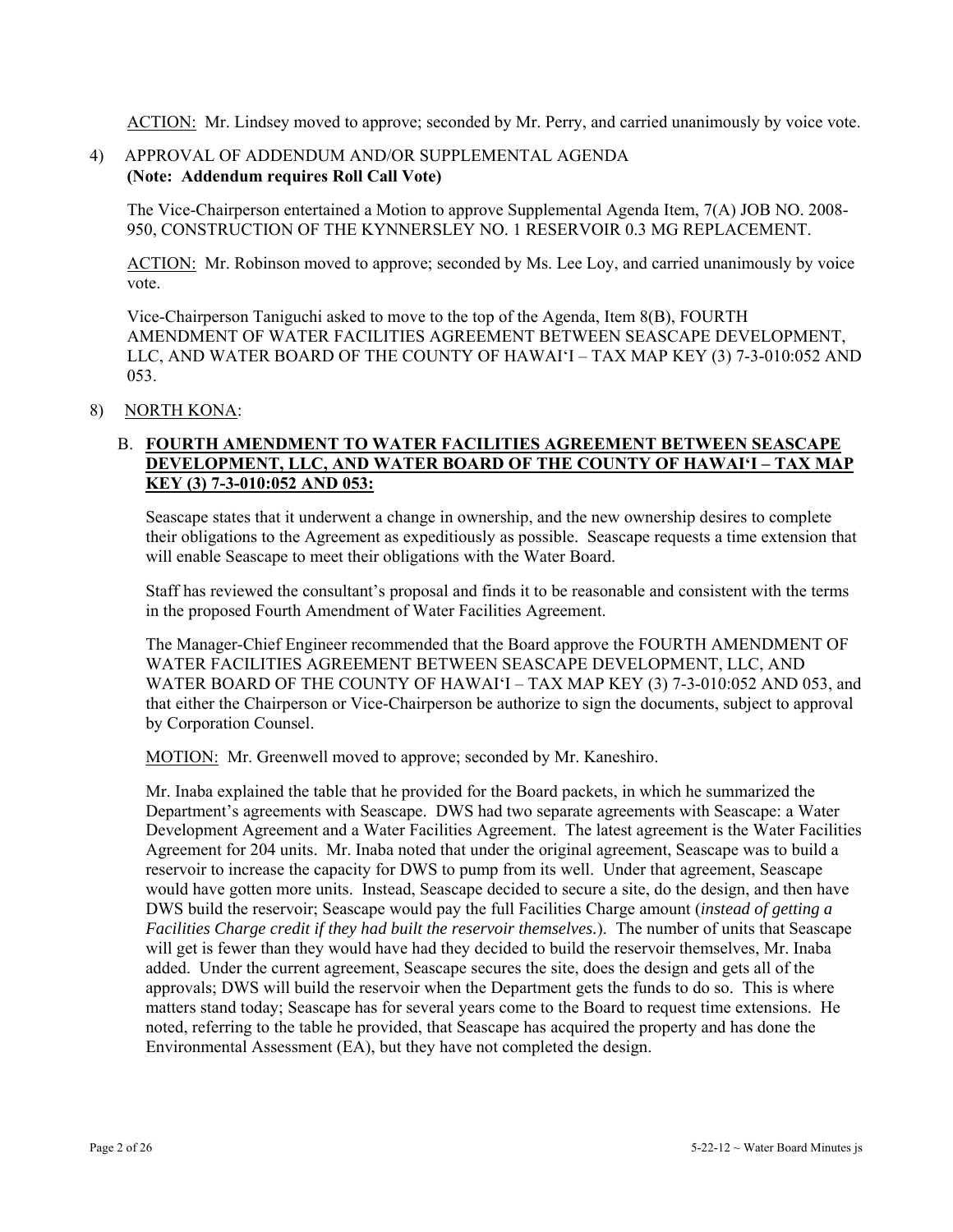Ms. Lee Loy asked whether Seascape will have enough water for the density (i.e., the number of units) they can construct on this parcel. She also asked if this project has been scaled back, and if so, whether the design or the number of units had also been scaled back.

Mr. Inaba confirmed this.

The Manager-Chief Engineer pointed out that this Fourth Amendment would extend the time period for completing the design to June 30, 2013.

Mr. Robinson asked whether that would be enough time.

Mr. Nago, the design consultant for the project, reported that at this point, the design is about 60 percent done; his firm needs 40 percent more to complete the design. He said the big items remaining are the approvals to construct, including in particular the approval within the State right-of-way. The project will extend a waterline for the new reservoir to connect to the existing system, which will maximize the benefit of this new tank to DWS's North Kona water system, Mr. Nago said. The waterline has to go through the State right-of-way, so that is what will be the lengthiest process. However, Mr. Nago said that based on past experience with obtaining agreements with State Highways, the June 30, 2013 deadline will be enough time to get it done. Mr. Nago noted that Wilson Okamoto prepared the EA, but there was a final EA and a Finding of No Significant Impact (FONSI).

Ms. Lee Loy asked whether the EA or the FONSI covered this work within the State right-of-way.

Mr. Nago said he believed that it did cover it, and that it would trigger a Use and Occupancy Agreement, which is something that takes a long time to get done.

ACTION: Motion carried unanimously by voice vote.

### 5) SOUTH HILO:

### A. **MATERIAL BID NO. 2012-01, FURNISHING AND DELIVERING WATER METERS, BRASS GOODS, FIRE HYDRANTS,VALVES, CHLORINATORS, PUMPS, PIPES, FITTINGS, SCADA, MOTORS, AND MISCELLANEOUS ITEMS FOR THE DEPARTMENT OF WATER SUPPLY STOCK:**

Bids were opened on May 10, 2012, at 2:30 p.m., and the following are the bid results.

The Manager-Chief Engineer recommended that the Board award the contract to the following bidder for MATERIAL BID NO. 2012-01, FURNISHING AND DELIVERING WATER METERS, BRASS GOODS, FIRE HYDRANTS, VALVES, CHLORINATORS, PUMPS, PIPES, FITTINGS, SCADA, MOTORS AND MISCELLANEOUS ITEMS FOR THE DEPARTMENT OF WATER SUPPLY STOCK, on an as-needed basis, as listed below, and that either the Chairman or the Vice-Chairman be authorized to sign the contract(s), subject to review as to form and legality of the contract(s) by Corporation Counsel. The contract period shall be from July 1, 2012, to June 30, 2013.

| <b>PART</b><br>NO. | <b>DESCRIPTION</b>                               | <b>BIDDER</b>                              | <b>AMOUNT</b> |
|--------------------|--------------------------------------------------|--------------------------------------------|---------------|
|                    | DUCTILE IRON PIPES, PUSH-ON TYPE<br><b>JOINT</b> | Ferguson Enterprises, Inc.                 | \$78,726.00   |
|                    | DUCTILE IRON FITTINGS                            | Ferguson Enterprises, Inc.                 | \$4,299.68    |
|                    | <b>FLANGE GASKETS</b>                            | Ferguson Enterprises, Inc.                 | \$5,488.25    |
|                    | NUTS, BOLTS AND THREADED RODS                    | A.P. Water Supply, Inc. dba<br>HIW-Hawai'i | \$49,280.97   |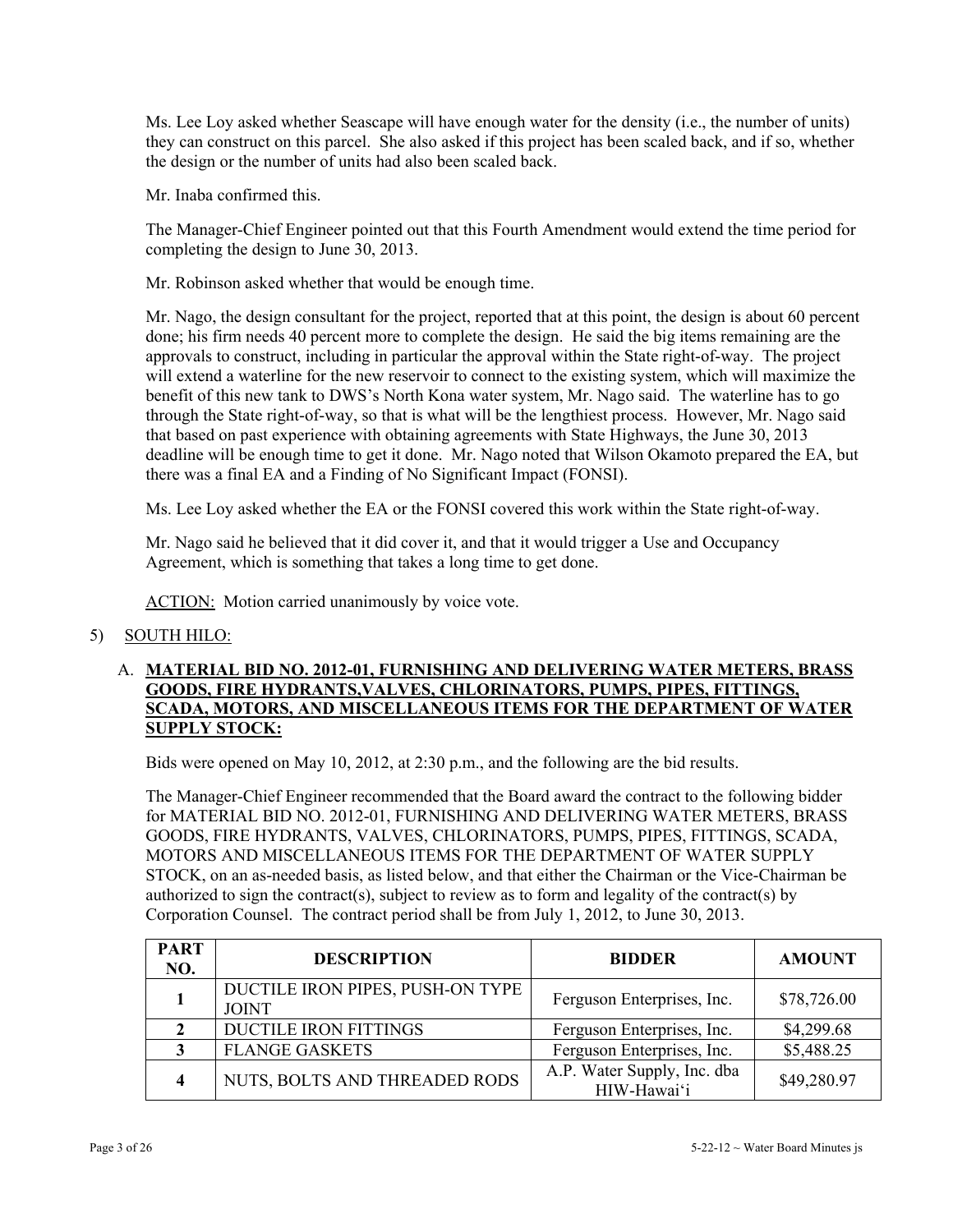| $\overline{\mathbf{5}}$ | <b>COPPER TUBING</b>                | Ferguson Enterprises, Inc.                 | \$80,239.11    |
|-------------------------|-------------------------------------|--------------------------------------------|----------------|
| 6                       | <b>GALVANIZED PIPES T &amp; C</b>   | Ferguson Enterprises, Inc.                 | \$3,969.33     |
|                         | (THREADED & COUPLED)                |                                            |                |
| 7                       | HIGH DENSITY POLYETHYLENE           |                                            | \$462,983.28   |
|                         | (HDPE) PIPE                         | Ferguson Enterprises, Inc.                 |                |
|                         | <b>INTEGRATED ENCODER AND METER</b> |                                            |                |
| 8                       | INTERFACE UNIT/AUTOMATIC            | Ferguson Enterprises, Inc.                 | \$219.14       |
|                         | <b>METER READING</b>                |                                            |                |
| 9                       | 5/8" WATER METERS                   | Ferguson Enterprises, Inc.                 | \$76,284.00    |
| 10                      | 1" - 2" WATER METERS                | Badger Meter, Inc.                         | \$15,682.50    |
| 11                      | METER BOXES AND COVERS              | Ferguson Enterprises, Inc.                 | \$51,393.42    |
| 12                      | <b>COMPOUND WATER METERS</b>        | No Bid                                     | No Bid         |
| 13                      | TURBINE METERS AND STRAINERS        | Ferguson Enterprises, Inc.                 | \$20,851.43    |
| 14                      | DETECTOR CHECK METERS               | No Bid                                     | No Bid         |
| 15                      | FIRE SERVICE METERS                 | No Bid                                     | No Bid         |
|                         | <b>FIRE HYDRANTS</b>                | A.P. Water Supply, Inc. dba                |                |
| 16                      |                                     | HIW-Hawai'i                                | \$89,071.00    |
| 17                      | <b>AMERICAN DARLING FIRE</b>        |                                            | \$6,075.01     |
|                         | HYDRANT EXTENSION KIT               | Ferguson Enterprises, Inc.                 |                |
| 18                      | MUELLER FIRE HYDRANT                | A.P. Water Supply, Inc. dba                | \$3,974.00     |
|                         | <b>EXTENSION KIT</b>                | HIW-Hawai'i                                |                |
| 19                      | <b>BALL METER VALVES</b>            | Ferguson Enterprises, Inc.                 | \$56,067.01    |
| 20                      | BALL VALVE, PACK JOINT X METER      | Ferguson Enterprises, Inc.                 | \$33,604.00    |
|                         | <b>COUPLING/FIP</b>                 |                                            |                |
| 21                      | PACK JOINT COUPLING                 | Ferguson Enterprises, Inc.                 | \$43,590.02    |
| 22                      | <b>CORPORATION AND CURB STOPS -</b> | Ferguson Enterprises, Inc.                 | \$73,540.88    |
|                         | <b>BALL TYPE</b>                    |                                            |                |
| 23                      | <b>INVERTED MARKING PAINT</b>       | Ferguson Enterprises, Inc.                 | \$9,468.97     |
| 24                      | <b>HOSE BIBBS</b>                   | Ferguson Enterprises, Inc.                 | \$2,681.67     |
| 25                      | PRESSURE REGULATORS                 | Ferguson Enterprises, Inc.                 | \$2,555.21     |
| 26                      | GATE VALVES - 3" AND LARGER,        | A.P. Water Supply, Inc. dba                | \$31,743.00    |
|                         | 125# CLASS                          | HIW-Hawai'i                                |                |
| 27                      | GATE VALVES - 3" AND LARGER,        | Ferguson Enterprises, Inc.                 | \$46,138.60    |
|                         | <b>250# CLASS</b>                   |                                            |                |
| 28                      | DUCKBILL CHECK VALVES               | Ferguson Enterprises, Inc.                 | \$65,733.31    |
| 29                      | <b>AIR RELIEF VALVES</b>            | Ferguson Enterprises, Inc.                 | \$7,336.92     |
| 30                      | <b>BUTTERFLY VALVES</b>             | A.P. Water Supply, Inc. dba                | \$7,826.00     |
|                         |                                     | HIW-Hawai'i                                |                |
| 31                      | <b>BOOSTER AND DEEPWELL PUMP</b>    | Ferguson Enterprises, Inc.                 | \$449,608.79   |
|                         | <b>CONTROL BALL VALVES</b>          |                                            |                |
| 32                      | <b>AUTOMATIC CONTROL VALVES</b>     | A.P. Water Supply, Inc. dba<br>HIW-Hawai'i | \$1,149,432.00 |
| 33                      | PRESSURE REGULATING VALVES          | No Bid                                     | No Bid         |
|                         |                                     | A.P. Water Supply, Inc. dba                |                |
| 34                      | <b>ANTI-CAVITATION VALVE</b>        | HIW-Hawai'i                                | \$230,840.00   |
| 35                      | <b>INDUSTRIAL ACTUATOR</b>          | TK Process Hawai'i, LLC                    | \$9,996.61     |
|                         | DIGITAL HIGH-RESOLUTION             |                                            |                |
| 36                      | <b>CONTROLLER</b>                   | TK Process Hawai'i, LLC                    | \$1,963.17     |
| 37                      | MECHANICAL SEALS                    | No Bid                                     | No Bid         |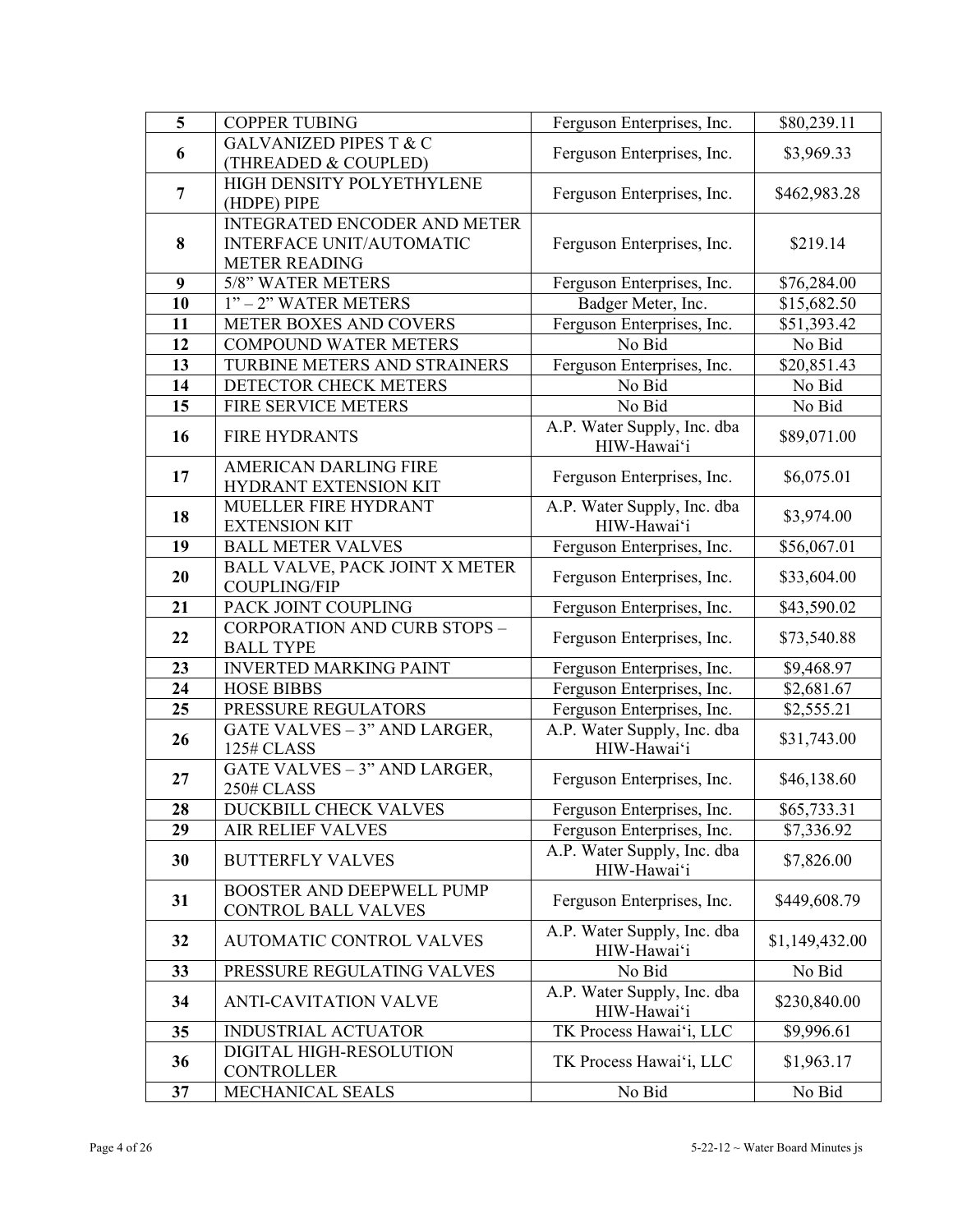| 38                                                 | <b>PUMP SEALS</b>                                             | No Bid                                 | No Bid                     |  |
|----------------------------------------------------|---------------------------------------------------------------|----------------------------------------|----------------------------|--|
| 39                                                 | REGENERATIVE TURBINE PUMP                                     | No Bid                                 | No bid                     |  |
|                                                    | OIL-FILLED SUBMERSIBLE MOTORS                                 | <b>Beylik Drilling Pump</b>            |                            |  |
| 40                                                 | (NEW ONLY)                                                    | Services                               | \$5,555,367.00             |  |
|                                                    | OIL-FILLED SUBMERSIBLE MOTORS                                 | <b>Beylik Drilling Pump</b>            |                            |  |
| 41                                                 | (REFURBISHED AND REWIND ONLY)                                 | Services                               | \$2,191,866.00             |  |
|                                                    | WATER-FILLED SUBMERSIBLE                                      | <b>Beylik Drilling Pump</b>            |                            |  |
| 42                                                 | MOTORS (NEW ONLY)                                             | Services                               | \$2,174,384.00             |  |
|                                                    | WATER-FILLED SUBMERSIBLE                                      | <b>Beylik Drilling Pump</b>            |                            |  |
| 43                                                 | MOTORS (REFURBISHED AND                                       | Services                               | \$2,364,913.00             |  |
|                                                    | <b>REWIND ONLY)</b>                                           |                                        |                            |  |
| 44                                                 | <b>MOTORS</b>                                                 | No Bid                                 | No Bid                     |  |
| 45                                                 | INDUSTRIAL MOTOR LEAD CABLE                                   | <b>OneSource Distributors</b>          | \$22,580.00                |  |
| 46                                                 | INDUSTRIAL CONTROL WIRING                                     | <b>OneSource Distributors</b>          | \$1,962.45                 |  |
| 47                                                 | VARIABLE FREQUENCY DRIVES                                     | TK Process Hawai'i, LLC                | $\overline{$}7,569,542.50$ |  |
| 48                                                 | LOW HORSEPOWER VFD (1/4 HP $-15$                              | TK Process Hawai'i, LLC                | \$5,564.74                 |  |
|                                                    | <b>HP 460 VAC)</b>                                            |                                        |                            |  |
| 49                                                 | SOLID STATE REDUCED VOLTAGE                                   | TK Process Hawai'i, LLC                | \$1,257,490.44             |  |
|                                                    | SOFT STARTER & SPARE PARTS                                    |                                        |                            |  |
| 50                                                 | <b>3 PHASE MONITOR RELAY</b>                                  | Scada & Control Systems,               | \$1,028.00                 |  |
|                                                    |                                                               | <b>LLC</b>                             |                            |  |
| 51                                                 | <b>SURGE PROTECTION DEVICES</b>                               | Akamai Controls, Inc.                  | \$28,067.23                |  |
| 52                                                 | POWER MONITORING EQUIPMENT                                    | Dynatek, Inc.                          | \$43,301.00                |  |
| 53                                                 | <b>GROUNDING EQUIPMENT</b>                                    | <b>OneSource Distributors</b>          | \$43.88                    |  |
| 54                                                 | HIGH POWERED LICENSED RADIO                                   | Akamai Controls, Inc.                  | \$2,615.61                 |  |
| <b>EQUIPMENT</b><br>LICENSED RADIO EQUIPMENT<br>55 |                                                               |                                        |                            |  |
|                                                    |                                                               | Akamai Controls, Inc.                  | \$44,000.00                |  |
| 56<br>57                                           | LICENSE-FREE RADIO EQUIPMENT<br><b>COMMUNICATION HARDWARE</b> | TK Process Hawai'i, LLC                | \$3,067.47<br>\$96,504.37  |  |
|                                                    |                                                               | TK Process Hawai'i, LLC                |                            |  |
| 58                                                 | <b>AUTODIALERS</b>                                            | Scada & Control Systems,<br><b>LLC</b> | \$950.00                   |  |
|                                                    | <b>INDUSTRIAL ELECTRONIC</b>                                  |                                        |                            |  |
| 59                                                 | <b>COMPONENTS</b>                                             | Dynatek, Inc.                          | \$18,284.50                |  |
| 60                                                 | <b>ENCLOSURES</b>                                             | Akamai Controls, Inc.                  | \$104,010.01               |  |
| 61                                                 | PRE-FABRICATED RTU PANELS                                     | Dynatek, Inc.                          | \$41,885.00                |  |
|                                                    | AUTOMATION AND CONTROL                                        |                                        |                            |  |
| 62                                                 | <b>SYSTEMS</b>                                                | Control Systems West, Inc.             | \$49,884.35                |  |
| 63                                                 | PROGRAMMING SERVICES                                          | Dynatek, Inc.                          | \$749.00                   |  |
|                                                    | UNINTERRUPTIBLE POWER SUPPLY                                  |                                        |                            |  |
| 64                                                 | (UPS)                                                         | <b>OneSource Distributors</b>          | \$2,292.44                 |  |
| 65                                                 | DIGITAL PRESSURE GAUGE                                        | Ferguson Enterprises, Inc.             | \$2,789.09                 |  |
| 66                                                 | PRESSURE TRANSDUCER                                           | No Bid                                 | No Bid                     |  |
| 67                                                 | PRESSURE TRANSMITTER                                          | TK Process Hawai'i, LLC                | \$1,317.47                 |  |
| 68                                                 | <b>LIQUID LEVEL SENSOR</b>                                    | TK Process Hawai'i, LLC                | \$8,249.44                 |  |
| 69                                                 | <b>FLOW SWITCH</b>                                            | Scada & Control Systems,               | \$930.00                   |  |
| 70                                                 | <b>MAG METERS</b>                                             | <b>LLC</b><br>Akamai Controls, LLC     | \$228,988.12               |  |
| 71                                                 | DIRECT CURRENT MAG METERS                                     | Akamai Controls, LLC                   | \$194,671.26               |  |
| 72                                                 | <b>CIRCULAR CHART RECORDER</b>                                | TK Process Hawai'i, LLC                | \$2,607.92                 |  |
|                                                    |                                                               |                                        |                            |  |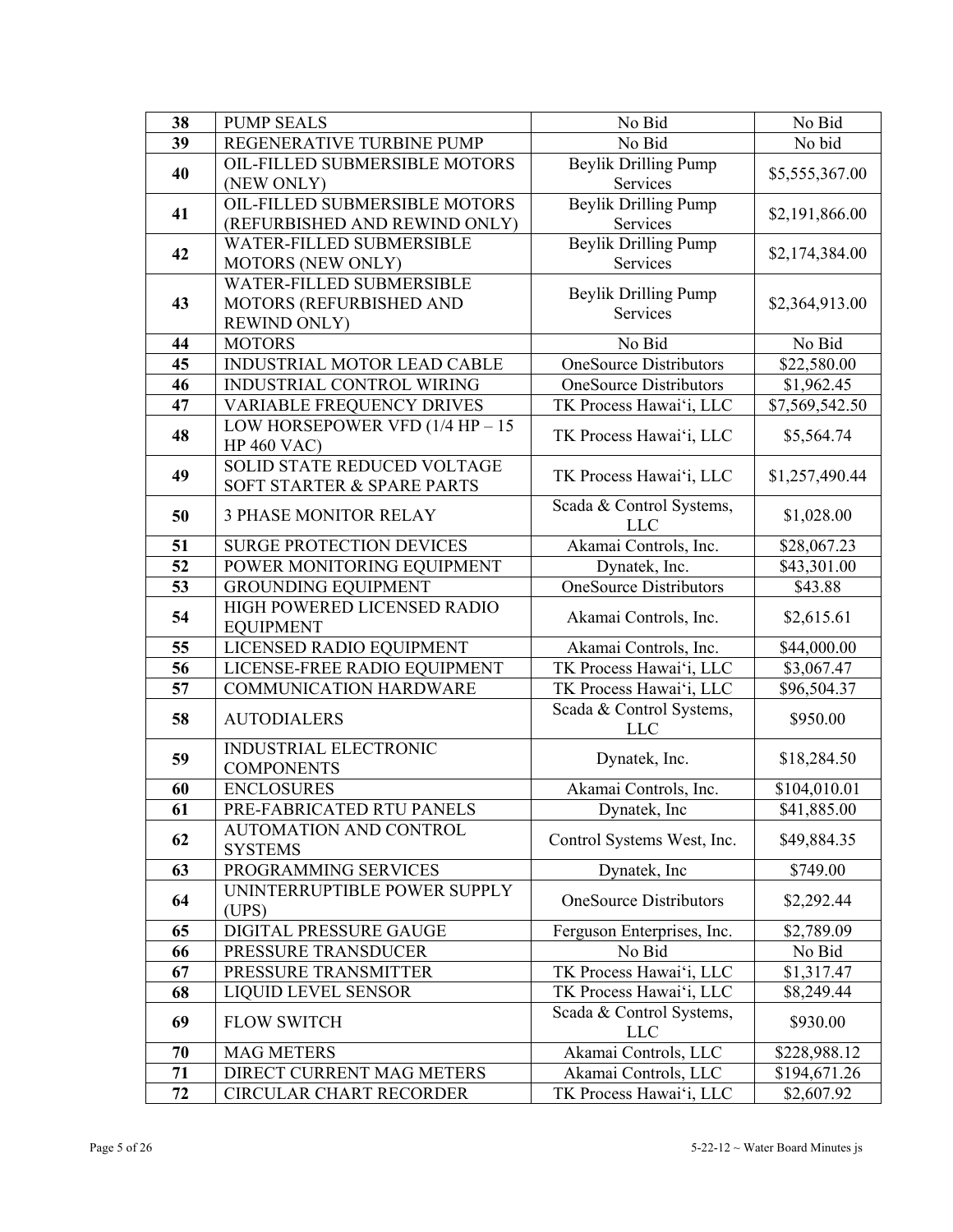| 73 | PAPERLESS DIGITAL RECORDER                           | TK Process Hawai'i, LLC       | \$6,404.54  |
|----|------------------------------------------------------|-------------------------------|-------------|
| 74 | <b>TABLET CHLORINATORS</b>                           | No Bid                        | No Bid      |
| 75 | <b>CHLORINATORS</b>                                  | No Bid                        | No Bid      |
| 76 | <b>CHLORINE GAS FEEDERS</b>                          | <b>OneSource Distributors</b> | \$10,271.26 |
| 77 | STAND-ALONE CHLORINE GAS<br><b>DETECTOR</b>          | No Bid                        | No Bid      |
| 78 | DIGITAL CHLORINE CYLINDER<br><b>SCALES</b>           | TK Process Hawai'i, LLC       | \$5,498.04  |
| 79 | <b>CHEMICAL FEEDER PUMP</b>                          | TK Process Hawai'i, LLC       | \$6,304.56  |
| 80 | HIGH-DENSITY POLYETHYLENE<br>(HDPE) DISCHARGE TUBING | No Bid                        | No Bid      |
| 81 | WATER QUALITY EQUIPMENT                              | Hach Co.                      | \$35,064.69 |
| 82 | ULTRAFILTRATION PACKAGE<br><b>PLANT</b>              | No Bid                        | No Bid      |
| 83 | <b>LEAK NOISE DATA LOGGERS</b>                       | Wong's Equipment & Service    | \$18,226.96 |
| 84 | <b>HATCH FRAMES AND COVERS</b>                       | BK, Inc.                      | \$6,490.00  |
| 85 | LIGHT EMITTING DIODE (LED)<br><b>LUMINARIES</b>      | TK Process Hawai'i, LLC       | \$2,931.08  |
| 86 | FLEET MANAGEMENT SYSTEM                              | TK Process Hawai'i, LLC       | \$51,787.77 |

For the following Sections: 12 (Compound Water Meters), 14 (Detector Check Meters), 15 (Fire Service Meters), 33 (Pressure Regulator Valves), 37 (Mechanical Seals), 38 (Pump Seals), 39 (Regenerative Turbine Pump), 44 (Motors), 66 (Pressure Transducer), 74 (Tablet Chlorinators), 75 (Chlorinators), 77 (Stand-Alone Chlorine Gas Detector), 80 (High Density Polyethylene (HDPE) Discharge Tubing, and 82 (Ultrafiltration Package Plant), no bids were received.

For the Sections where no bids were received, staff shall obtain quotations in the best interest of the Department.

Vice-Chairperson Taniguchi said that there were several items that needed to be deferred.

Mr. Ikeda said that prior to making awards, DWS needs to make sure that vendors are registered on Hawai'i Compliance Express (HCE), and are in compliance with their taxes, etc. At this point, some vendors are not compliant with HCE, so Mr. Ikeda asked that certain items listed below be deferred to the June meeting. If those vendors are not compliant by the June meeting, DWS will do the procurement for those items either by recommending the next lowest bidder, or by just getting quotes in accordance with the State Procurement rules. Mr. Ikeda asked to defer the following items:

• No. 10 (1"-2" water meters); No. 51 (Surge Protection Devices); No. 52 (Power Monitoring Equipment); No. 54 (High Powered Licensed Radio Equipment); No. 55 (Licensed Radio Equipment); No. 59 (Industrial Electronic Components); No. 60 (Enclosures); No. 61 (Pre-Fabricated RTU Panels); No. 62 (Automation and Control Systems); No. 63 (Programming Services); No. 70 (Mag Meters) and No. 71 (Direct Current Mag Meters).

ACTION: Ms. Lee Loy moved to approve the deferrals; seconded by Mr. Perry; and carried unanimously by voice vote.

MOTION: Mr. Lindsey moved to approve the remainder of the items; seconded by Ms. Lee Loy.

Mr. Uyeda asked what the Board was approving.

The Manager-Chief Engineer explained that the Department has the materials on hand, but this bid is part of a price agreement for materials that DWS purchases on an as-needed basis.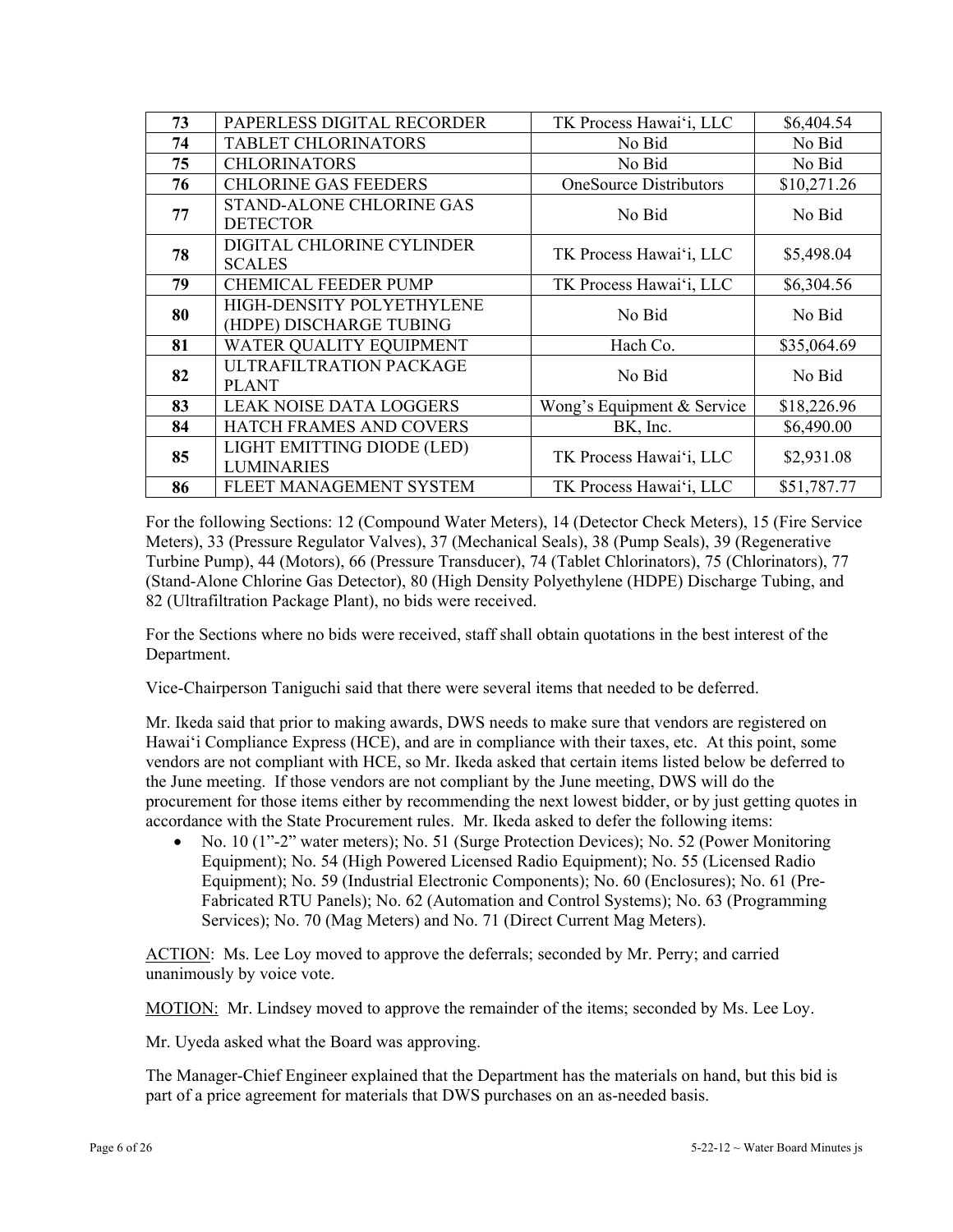Mr. Robinson asked about Items 40 through 43, for various types of motors. Beylik was the lowest responsible bidder for these items. Mr. Robinson asked if Beylik did the installing.

Mr. Ikeda noted that this bid was for purchases, not installing. He said that the items might look like a lot. They are listed with a price for each item, but only purchased on an *as-needed* basis.

ACTION: Motion carried unanimously by voice vote.

#### 6) SOUTH KOHALA:

# A. **WATER TREATMENT PROPOSAL NO 2012-02, FURNISHING AND DELIVERING POLYMERS TO WAIMEA WATER TREATMENT PLANT:**

Bids were opened on May 10, 2012, at 2:00 p.m., and the following are the bid results.

| <b>Bidder</b><br>Phoenix V LLC dba BEI Hawai'i         |                              | Amount                                |  |
|--------------------------------------------------------|------------------------------|---------------------------------------|--|
|                                                        |                              | \$404,362.70                          |  |
| Bidder<br>Phoenix V LLC dba BEI Hawai'i<br>Contingency |                              | Amount<br>\$404,362.70<br>\$45,637.30 |  |
|                                                        | <b>TOTAL CONTRACT PRICE:</b> | \$450,000.00                          |  |

The estimated quantity of polymers needed for the 24-month period of the contract, as determined by the County, is 367,268.58 pounds, at \$1.101 per pound.

The reason for the high contingency is that past experience has shown that the dosage of polymers used at the time of the plant test is lower than at other times of the year. As the quality of water goes down during the year amid unstable weather conditions, more polymers are used to meet the water quality requirements of the State of Hawai'i, Department of Health.

The Manager-Chief Engineer recommended that the Board award the contract for WATER TREATMENT PROPOSAL NO. 2012-02, FURNISHING AND DELIVERING POLYMERS TO WAIMEA WATER TREATMENT PLANT, to **Phoenix V LLC dba BEI Hawai'i,** for the bid price of \$404,362.70, plus \$45,637.30 in contingency, for a total contract price of \$450,000.00, and that either the Chairperson or the Vice-Chairperson be authorized to sign the contract(s), subject to review as to form and legality of the contract(s) by Corporation Counsel. The contract period is from July 1, 2012, to June 30, 2014.

MOTION: Mr. Lindsey moved to approve; seconded by Mr. Greenwell.

Mr. Ikeda explained that the contractor in this case has to do a one-week plant test, whereby DWS gives the contractor the correct dosage of the product that the contractor bids on. Based on the one-week test, DWS gives the contractor the optimum dosage, and it is upon that dosage that the contractor bids. The contingency is a little higher than normal, because over the course of the year, the water quality fluctuates. DWS has found that in past years, the water quality at times is not consistently good. Therefore, DWS needs to use more polymers.

Mr. Greenwell asked who is responsible for storing the polymers, BEI or DWS. He also asks what happens if BEI does not have the polymers in stock.

Mr. Ikeda said that BEI knows how much polymer that DWS uses, so BEI has enough in stock. DWS orders a certain number of dosages at a time, to last about three months. When DWS gets down to about a month's supply, the supply gets topped up. DWS has never run out of polymers so far.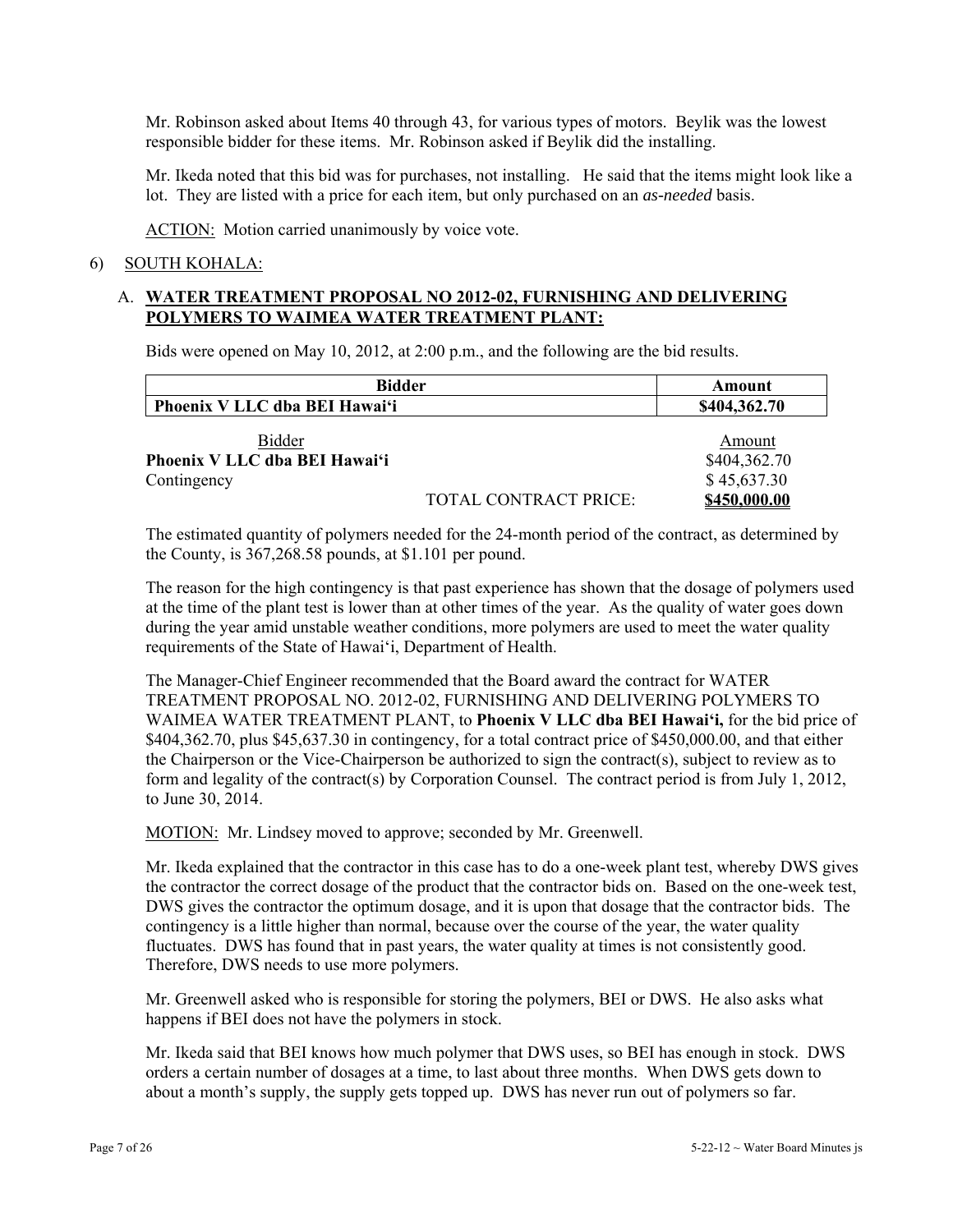The Manager-Chief Engineer said that if DWS were to run out of polymers, DWS can rely on two wells that service this system, which do not require chemicals.

Mr. Uyeda asked if there were another vendor in the State that supplies polymers. He also asked how DWS was sure it got a good price, with just one bidder.

Mr. Ikeda said that normally, DWS has at least another bidder that tests their chemicals at the plant. However, this year, BEI was the only one that went through the one-week test. He acknowledged that the one-week test poses an expense to vendors, who must provide the polymers and use their own personnel to run the plant. He said that BEI's price looks pretty comparable.

The Manager-Chief Engineer said that the Department can tell by experience whether a price is good or not.

Ms. Garson said that under the Procurement Code, if there is only one bid, the Chief Procurement Officer does an independent analysis to ascertain that the price is fair. She noted that this was an advertised bid.

ACTION: Motion carried unanimously by voice vote.

### 7) NORTH KOHALA:

# A. **JOB NO. 2008-950, CONSTRUCTION OF THE KYNNERSLEY NO. 1 RESERVOIR 0.3 MG REPLACEMENT:**

The project generally consists of construction of new 0.3 MG concrete reservoir, demolition of existing steel tanks, as well as associated site work, waterline, asphalt pavement, grading and drainage improvements, all mechanical, electrical and structural work, in accordance with the plans and specifications, ready for operation.

Bids for this project were opened on May 17, 2012, at 2:00 p.m., and the results reported at this meeting are as follows:

| <b>Bidder</b>                                     | <b>Bid Amount</b> | <b>Adjusted Bid Amount*</b> |
|---------------------------------------------------|-------------------|-----------------------------|
|                                                   |                   | (for purposes of bid        |
|                                                   |                   | award)                      |
| Isemoto Contracting Co., Ltd.                     | \$2,065,160.00    | \$1,949,220.00              |
| Koga Engineering & Construction, Inc.             | \$2,125,000.00    | \$2,006,307.00              |
| Goodfellow Brothers, Inc.                         | \$2,141,955.00    | \$2,021,924.55              |
| Yamada Paint Contracting Inc. dba GW Construction | \$2,273,801.60    | \$2,159,151.52              |
| Nan, Inc.                                         | \$2,430,194.00    | \$2,298,411.60              |
| Jas. W. Glover, Ltd.                              | \$2,392,940.00    | \$2,375,346.23              |

\*Bids were adjusted (for the purposes of award) to provide credits for use of Hawaii Products, participation in the State Apprenticeship Program, and were allowed to be corrected because of an obvious mistake, all in accordance with DWS General Requirements and Covenants and the Hawaii Administrative Rules.

#### Project Costs:

| 1) Low Bidder (Isemoto Contracting Co., Ltd. |                    | \$2,065,160.00        |
|----------------------------------------------|--------------------|-----------------------|
| 2) Construction Contingency $(10\%)$         |                    | \$206,516,00          |
|                                              | <b>Total Cost:</b> | <u>\$2,271,676.00</u> |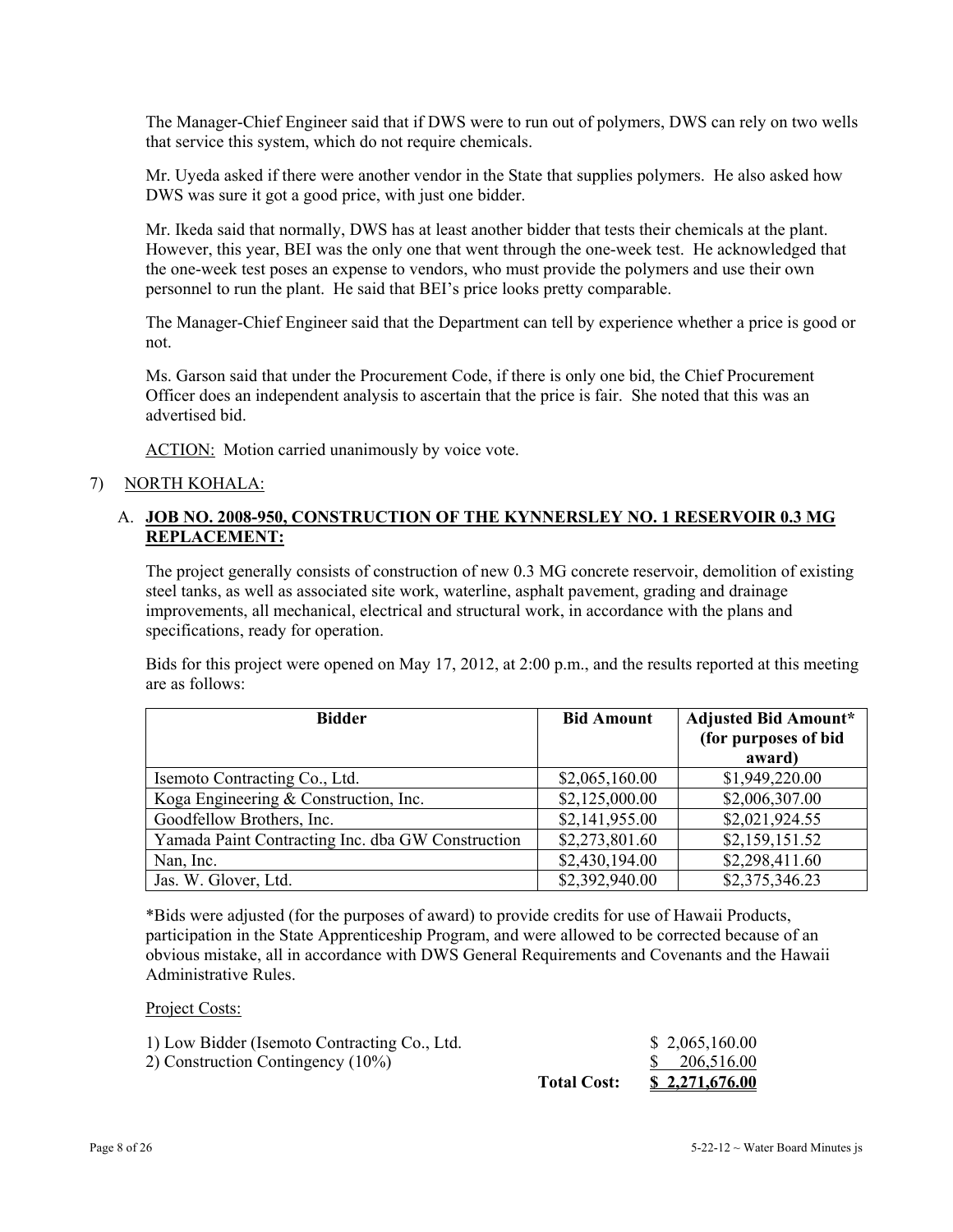Funding for this project will be from a DWSRF Loan. The contractor will have 360 calendar days to complete this project.

RECOMMENDATION: It is recommended that the Board award the contract for JOB NO. 2008-950, CONSTRUCTION OF THE KYNNERSLEY NO. 1 RESERVOIR 0.3 MG REPLACEMENT, to the lowest responsible bidder, Isemoto Contracting Co., Ltd., for their bid amount of \$2,065,160.00, plus \$206,516.00 for construction contingency, for a total contract amount of **\$2,271,676.00**. It is further recommended that either the Chairperson or the Vice-Chairperson be authorized to sign the contract, subject to review as to form and legality by Corporation Counsel.

MOTION: Mr. Greenwell moved to approve; seconded by Mr. Uyeda.

The Manager-Chief Engineer noted that despite the adjustments to the bid amounts based on the Hawai'i Products preference and the preference for the State Apprenticeship Program, the preferences did not make a difference in terms of who the award should go to. He asked Mr. Inaba what the cost estimate for the project was.

Mr. Inaba said that the cost estimate was \$2,036,010.00. He also noted that the interim loan agreement being executed for construction was for \$2,500,000.00.

Ms. Lee Loy asked about whether the Deputy was taking part of the bid process, to assert how the Board reacts to requests for time extensions, etc.

The Deputy confirmed that he was present for the pre-bid meeting, where he made clear to those present that DWS will be monitoring and managing its projects with a higher level of scrutiny, particularly regarding time extensions. The Deputy also intends to sit in on all pre-construction meetings, which take place once a particular contractor is awarded a project. At those meetings, the Deputy intends to reinforce the Department's stance on project management, scheduling, budgets, scope, etc.

Mr. Uyeda noted that this project involves replacing a 0.3 MG tank with another one of the same size. He asked if there had been an opportunity to upsize, or whether DWS had to stick to the same size of tank due to State Revolving Funds (SRF) limitations.

Mr. Inaba said it probably could have been upsized if DWS felt a need to do so, but there really was no need for a bigger tank in that location.

The Manager-Chief Engineer noted that DWS is working on a project in the vicinity, in Hala'ula, which will include a new well and additional storage.

Mr. Robinson said that Ms. Lee Loy made a really salient point about time extensions. He said he felt that too many times, contractors will send a letter requesting a time extension, and Department staff get thrown to the wolves. He asked whether contractors requesting time extensions could come before the Board themselves instead. Mr. Robinson said he felt sorry for staff being thrown to the wolves.

The Manager-Chief Engineer said that the Department could ask the contractor to come before the Board to say his piece in requesting a time extension.

ACTION: Motion carried unanimously by voice vote.

### 8) NORTH KONA:

# A. **SECOND AMENDMENT TO WATER AGREEMENT: KOHANAIKI SHORES, LLC, PALAMANUI GLOBAL HOLDINGS, LLC, AND WATER BOARD:**

*(This Item was deferred at the April 24, 2012 Board meeting.)*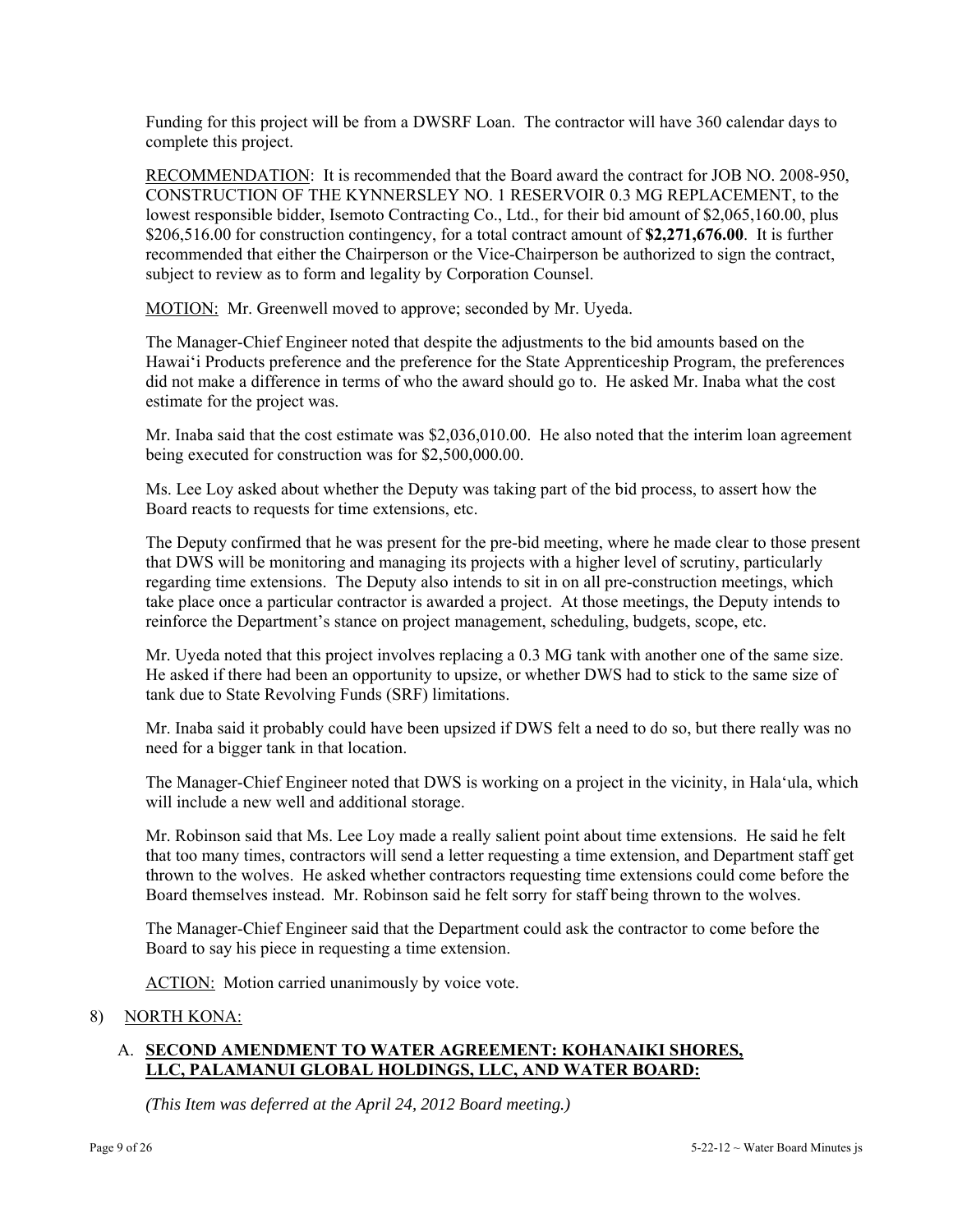Kohanaiki Shores, LLC, Palamanui Global Holdings, LLC, and the Water Board and/or their predecessors in interest ("The Parties") entered into an agreement dated June 15, 1999, relating to the development of water sources in North Kona. A First Amendment to the Water Agreement was entered into on January 11, 2007. Water quality issues have arisen with respect to the water sources that were the subject of this agreement. The parties now wish to enter into a Second Amendment to the Water Agreement that addresses those concerns.

The Manager-Chief Engineer recommended that this Item be withdrawn, at the request of the parties.

Vice-Chairperson Taniguchi said that the Recommendation is to withdraw, so there is no Motion necessary. He noted that there is a letter in the file that the Board has received.

# B. **FOURTH AMENDMENT TO WATER FACILITIES AGREEMENT BETWEEN SEASCAPE DEVELOPMENT, LLC, AND WATER BOARD OF THE COUNTY OF HAWAI'I – TAX MAP KEY (3) 7-3-010:052 AND 053:**

*(Item handled earlier in the meeting.)* 

### 9) MISCELLANEOUS:

### A. **DEDICATION OF WATER SYSTEMS**:

The Department received the following documents for action by the Water Board. The water systems have been constructed in accordance with the Department's standards and are in acceptable condition for dedication.

The Department received the following documents for action by the Water Board. The water systems have been constructed in accordance with the Department's standards and are in acceptable condition for dedication.

### **1. LICENSE NO. 764**

 *(This item was deferred from the March 27, 2012, Board meeting.)*  (Non-Exclusive Right) (Benefit (B) Lālāmilo Offsite Water Systems and New Lālāmilo 1.0 MG Reservoir Licensor: State of Hawai'i, Department of Hawaiian Home Lands Tax Map Key: (3) 6-6-001:077 portion Final Inspection Date: *TBA* Water System Cost: *TBA*

ACTION: Ms. Lee Loy moved to defer, seconded by Mr. Lindsey, and carried unanimously by voice vote.

#### B. **MATERIAL BID NO. 2012-03, FURNISHING BASE COURSE, SAND, COLD MIX, HOT MIX, PORTLAND CEMENT AND NO. 3F ROCK TO THE DEPARTMENT OF WATER SUPPLY:**

Bids were opened on May 8, 2012, at 2:00 p.m., and the following are the bid results:

|    |                                     | Yamada &<br>Sons, Inc. | WHC LTD<br>dba West<br>Hawai'i<br>Concrete | <b>Grace Pacific</b><br>Corporation |
|----|-------------------------------------|------------------------|--------------------------------------------|-------------------------------------|
|    | <b>DISTRICT I:</b>                  |                        |                                            |                                     |
| A. | 3/4-Inch Base Course (Cost per ton) | \$16.15                | No Bid                                     | No Bid                              |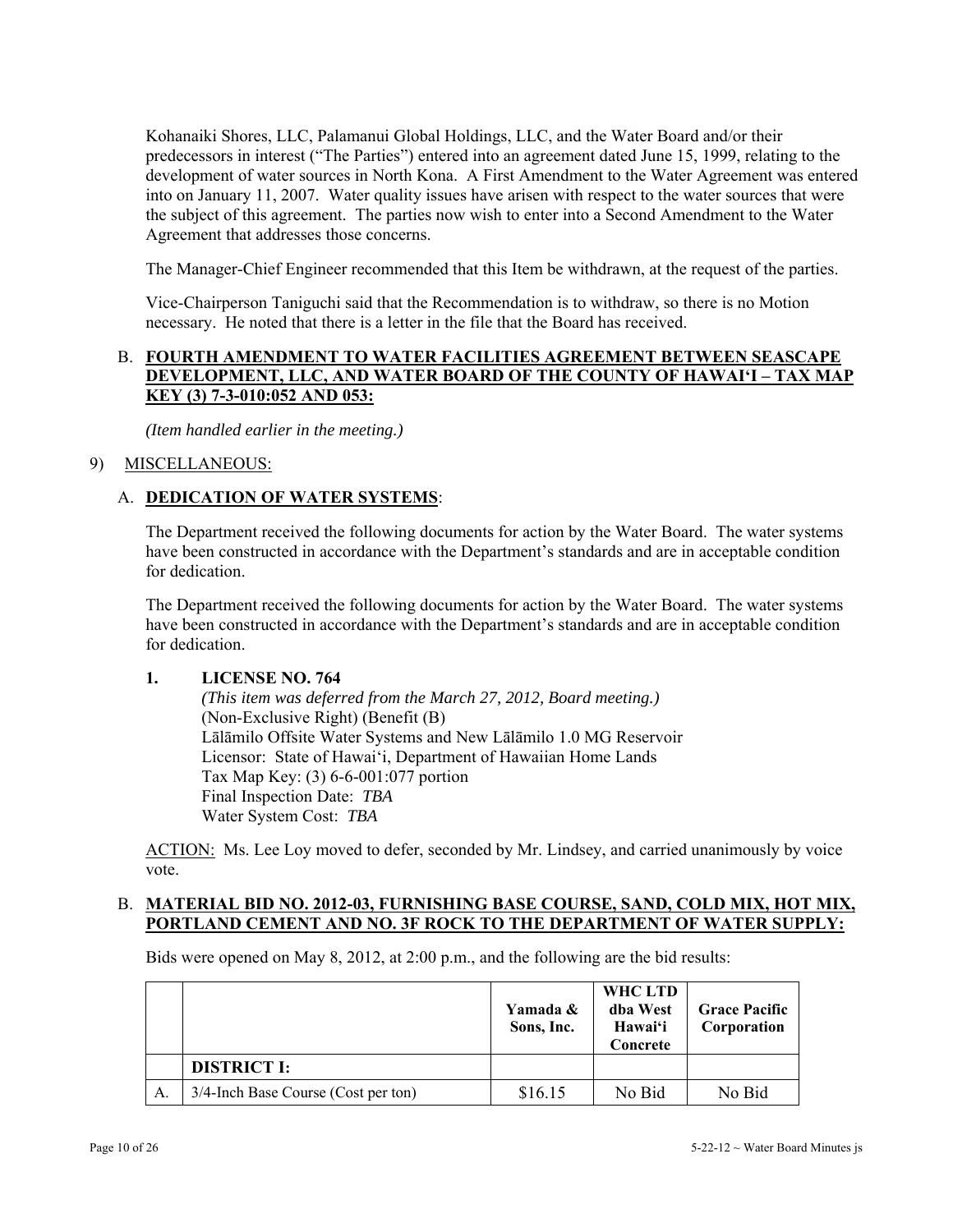| <b>B.</b>   | $1\frac{1}{2}$ -Inch Base Course (Cost per ton)                    | \$15.10                | No Bid                                               | No Bid                              |
|-------------|--------------------------------------------------------------------|------------------------|------------------------------------------------------|-------------------------------------|
| $C$ .       | No. 3F Rock (Cost per ton)                                         | \$24.75                | No Bid                                               | No Bid                              |
| D.          | #4 Sand (Cost per ton)                                             | \$50.00                | No Bid                                               | No Bid                              |
| E.          | Mortar Sand - ASTM C144 (Cost per ton)                             | No Bid                 | No Bid                                               | No Bid                              |
| ${\rm F}.$  | Portland Cement 94 lb. bags (Cost per bag)                         | No Bid                 | No Bid                                               | No Bid                              |
| G.          | Cold Mix-ASTM D4215-87 (Cost per ton)                              | \$138.75               | No Bid                                               | No Bid                              |
| H.          | Blended Material 60% #4 Sand and 40% No.<br>3F Rock (Cost per ton) | No Bid                 | No Bid                                               | No Bid                              |
| $I_{\cdot}$ | Hot Mix - County Mix IV                                            | \$144.75               |                                                      |                                     |
|             | <b>DISTRICT II:</b>                                                | Yamada&<br>Sons, Inc.  | <b>WHC</b><br>LTD dba<br>West<br>Hawai'i<br>Concrete | Grace Pacific<br>Corporation        |
| A.          | 3/4-Inch Base Course (Cost per ton)                                | No Bid                 | \$11.75                                              | No Bid                              |
| <b>B.</b>   | $1\frac{1}{2}$ -Inch Base Course (Cost per ton)                    | No Bid                 | \$10.64                                              | No Bid                              |
| C.          | No. 3F Rock (Cost per ton)                                         | No Bid                 | \$16.34                                              | No Bid                              |
| D.          | #4 Sand (Cost per ton)                                             | No Bid                 | \$20.53                                              | No Bid                              |
| E.          | Mortar Sand - ASTM C144 (Cost per ton)                             | No Bid                 | \$38.98                                              | No Bid                              |
| $F_{\cdot}$ | Portland Cement 94 lb. bags (Cost per bag)                         | No Bid                 | No Bid                                               | No Bid                              |
| G.          | Cold Mix-ASTM D4215-87 (Cost per ton)                              | No Bid                 | No Bid                                               | No Bid                              |
|             | <b>DISTRICT III:</b>                                               | Yamada &<br>Sons, Inc. | <b>WHC LTD</b><br>dba West<br>Hawai'i<br>Concrete    | <b>Grace Pacific</b><br>Corporation |
| A.          | 3/4-Inch Base Course (Cost per ton)                                | No Bid                 | \$16.83                                              | No Bid                              |
| B.          | $1\frac{1}{2}$ -Inch Base Course (Cost per ton)                    | No Bid                 | \$15.51                                              | No Bid                              |
| $C$ .       | No. 3F Rock (Cost per ton)                                         | No Bid                 | \$22.29                                              | No Bid                              |
| D.          | #4 Sand (Cost per ton)                                             | No Bid                 | \$27.25                                              | No Bid                              |
| E.          | Mortar Sand - ASTM C144 (Cost per ton)                             | No Bid                 | \$51.85                                              | No Bid                              |
| $F_{\cdot}$ | Portland Cement 94 lb. bags (Cost per bag)                         | No Bid                 | No Bid                                               | No Bid                              |
| G.          | Cold Mix-ASTM D4215-87 (Cost per ton)                              | No Bid                 | No Bid                                               | \$146.00                            |
| H.          | Hot Mix - County Mix IV (Cost per ton)                             | No Bid                 | No Bid                                               | 145.10                              |

The Manager-Chief Engineer recommended that the Board award the contract for MATERIAL BID NO. 2012-03, FURNISH BASE COURSE, SAND, COLD MIX, HOT MIX, PORTLAND CEMENT, AND NO. 3F ROCK TO THE DEPARTMENT OF WATER SUPPLY, by Parts to the following for the amounts shown above, and that either the Chairperson or the Vice-Chairperson be authorized to sign the contract(s), subject to review as to form and legality of the contract(s) by Corporation Counsel.

| District $I-$    | Parts A, B, C, D, G and I to Yamada & Sons, Inc.                                                          |
|------------------|-----------------------------------------------------------------------------------------------------------|
| District $II -$  | Parts A, B, C, D and E to WHC LTD dba West Hawai'i Concrete                                               |
| District $III -$ | Parts A, B, C, D and E to WHC LTD dba West Hawai'i Concrete<br>Parts G and H to Grace Pacific Corporation |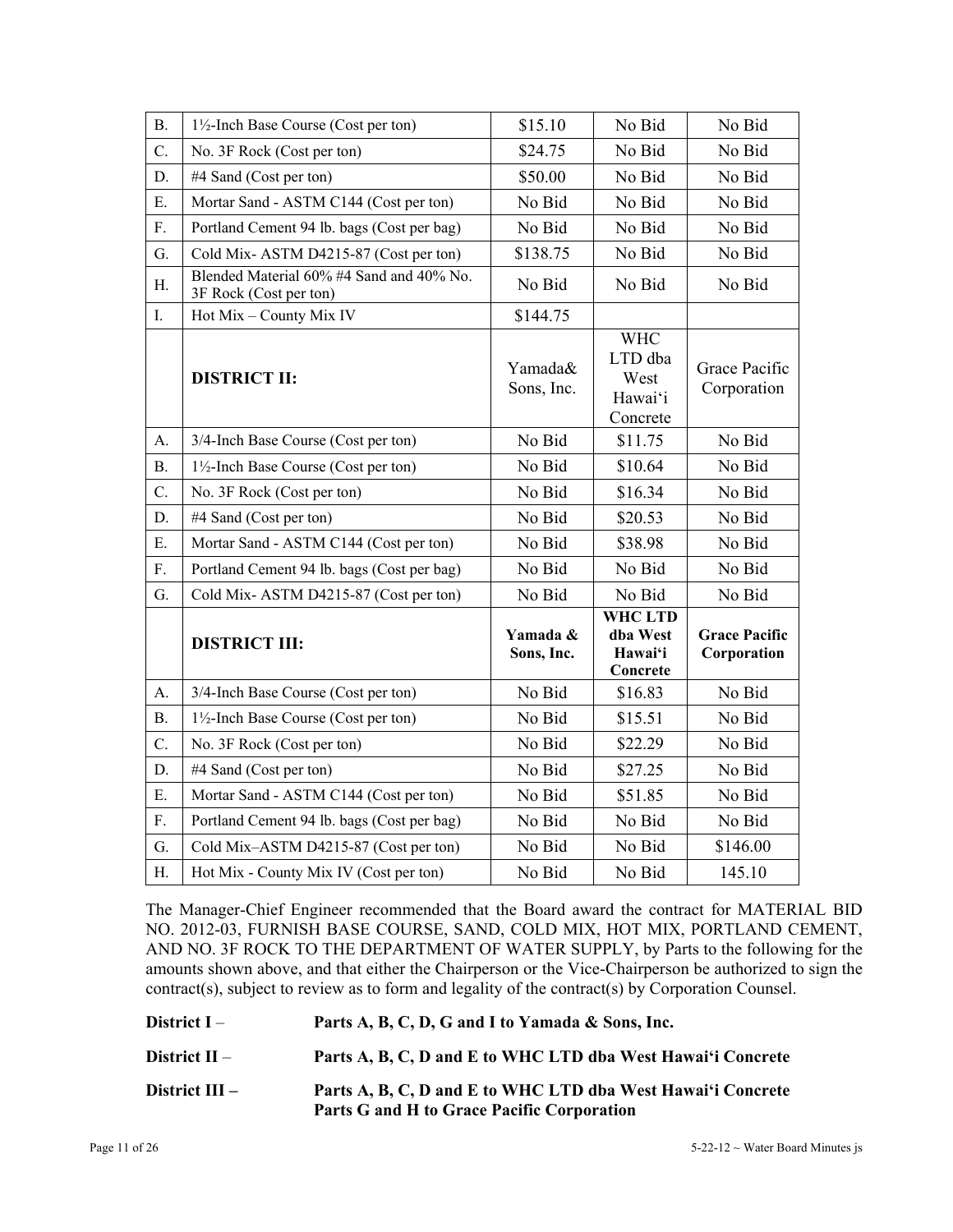For the Parts where no bids were received, staff shall obtain quotations in the best interest of the Department. The contract period shall be from July 1, 2012, to June 30, 2013.

MOTION: Mr. Lindsey moved to approve; seconded by Mr. Greenwell.

The Manager-Chief Engineer explained that DWS has three baseyards on the island, and that is why there are specific bids for different parts of the island.

Mr. Kaneshiro asked about the wording in the Item: "For the Parts where no bids were received, staff shall obtain quotations in the best interest of the Department." He asked what that meant.

The Manager-Chief Engineer said that in the case where there is no bid, the staff can secure whatever materials it needs in accordance with the Procurement Code. The no-bids are usually because a vendor does not want to supply a different part of the island.

ACTION: Motion carried unanimously by voice vote.

# C. **WATER TREATMENT BID NO. 2012-04, FURNISHING AND DELIVERING A~LIQUID CHLORINE TO VARIOUS LOCATIONS IN THE ISLAND OF HAWAI'I (ON AN AS- NEEDED BASIS); B~LIQUID AMMONIA TO WAIMEA WATER TREATMENT PLANT, DISTRICT OF SOUTH KOHALA (ON AN AS-NEEDED BASIS); C~50% LIQUID CAUSTIC SODA TO WAIMEA WATER TREATMENT PLANT, DISTRICT OF SOUTH KOHALA (ON AN AS-NEEDED BASIS); D~C-9 POLYPHOSPHATE TO WAIMEA WATER TREATMENT PLANT, DISTRICT OF SOUTH KOHALA (ON AN AS-NEEDED BASIS):**

Bids were opened on May 8, 2012, at 2:30 p.m., and following are the bid results:

| Phoenix V LLC dba BEI Hawai'i                                               |            |
|-----------------------------------------------------------------------------|------------|
| PART A - FURNISH AND DELIVER LIQUID CHLORINE                                |            |
| <b>HILO DISTRICT</b><br>L<br>a. Pana'ewa Deep Well (125 cylinders per year) |            |
| Cost per 150-lb. cylinder                                                   | \$312.30   |
|                                                                             |            |
| II. PUNA DISTRICT                                                           |            |
| Pana'ewa Deep Well Chlorinator Building (20 cylinders per year)<br>a.       |            |
| Cost per 150-lb. cylinder                                                   | \$326.00   |
| III. KA'U DISTRICT                                                          |            |
| Pāhala Deep Well Chlorinator Building (12 cylinders per year)<br>a.         |            |
| Cost per 150-lb. cylinder                                                   | \$378.50   |
| <b>IV. KOHALA DISTRICT</b>                                                  |            |
| Waimea Water Treatment Plant<br>a                                           |            |
| Cost per 1,200-lb cylinder (20 cylinders per year)                          | \$2,145.00 |
| Cost per 150-lb. cylinder (60 cylinders per year)                           | \$343.80   |
| V. KONA DISTRICT                                                            |            |
| DWS Kona Baseyard (150 cylinders per year)<br>a.                            |            |
| Cost per 150-lb. cylinder                                                   | \$351.20   |

a. Waimea Water Treatment Plant (12 cylinders per year)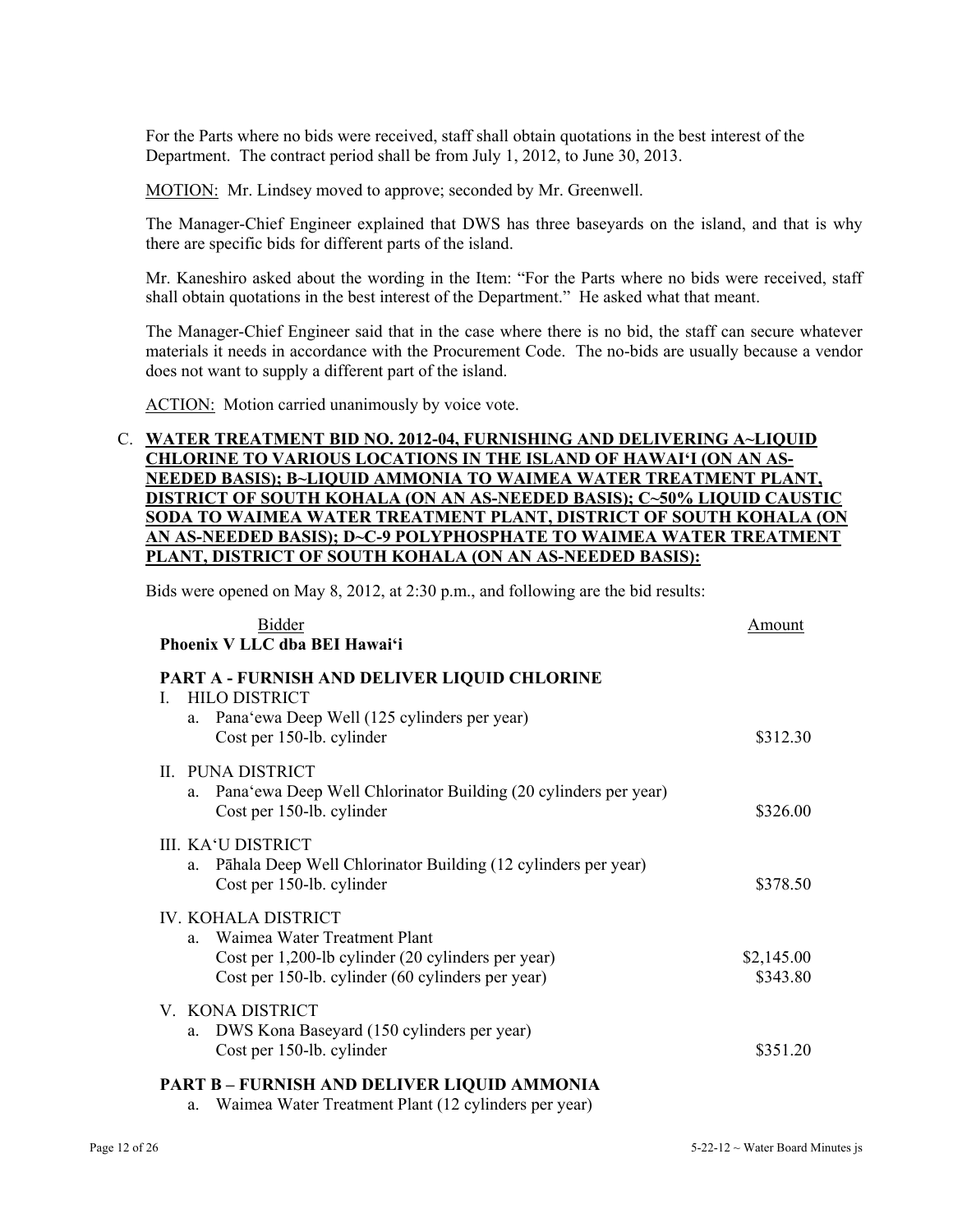| Cost per 150-lb. cylinder                                                                                  | No Bid     |
|------------------------------------------------------------------------------------------------------------|------------|
| <b>PART C - FURNISH AND DELIVER 50% LIQUID CAUSTIC SODA</b>                                                |            |
| a. Waimea Water Treatment Plant                                                                            |            |
| Cost per dry ton                                                                                           | \$1,665.00 |
| <b>PART D - FURNISH AND DELIVER C-9 POLYPHOSPHATE:</b>                                                     |            |
| Waimea Water Treatment Plant<br>a                                                                          |            |
| Cost per 30-gallon drum                                                                                    | \$831.50   |
| The Manager-Chief Engineer recommended that the Board award the contract for WATER                         |            |
| TREATMENT PROPOSAL NO. 2012-04, FURNISHING AND DELIVERING A~LIQUID                                         |            |
| CHLORINE TO VARIOUS LOCATIONS IN THE ISLAND OF HAWAI'I (ON AN AS-NEEDED                                    |            |
| BASIS); B~LIQUID AMMONIA TO WAIMEA WATER TREATMENT PLANT, DISTRICT OF                                      |            |
| SOUTH KOHALA (ON AN AS-NEEDED BASIS); C~50% LIQUID CAUSTIC SODA TO WAIMEA                                  |            |
| WATER TREATMENT PLANT, DISTRICT OF SOUTH KOHALA (ON AN AS-NEEDED BASIS);                                   |            |
| D~C-9 POLYPHOSPHATE TO WAIMEA WATER TREATMENT PLANT, DISTRICT OF SOUTH                                     |            |
| KOHALA (ON AN AS-NEEDED BASIS), to Phoenix V LLC dba BEI Hawai'i for Parts A, C and D, at                  |            |
| the unit prices listed above, for the period from July 1, 2012, through June 30, 2014, and that either the |            |

the unit prices listed above, for the period from July 1, 2012, through June 30, 2014, and that either the Chairperson or the Vice-Chairperson be authorized to sign the contract(s), subject to review as to form and legality of the contract(s) by Corporation Counsel. For Part B, where no bid was received, staff shall obtain quotations in the best interest of the Department.

ACTION: Mr. Robinson moved to approve; seconded by Mr. Greenwell, and carried unanimously by voice vote.

## D. **GASOLINE BID NO. 2012-05, FURNISHING AND DELIVERING GASOLINE AND DIESEL TO THE DEPARTMENT OF WATER SUPPLY:**

| Part "A" | <b>Hilo Baseyard</b>                       | Aloha<br>Petroleum,<br>Inc. | Hawai'i<br>Petroleum,<br>Inc. | <b>Big Island</b><br>Energy Co.,<br>LLC dba<br>Akana<br><b>Petroleum</b> |
|----------|--------------------------------------------|-----------------------------|-------------------------------|--------------------------------------------------------------------------|
| 1.       | Unleaded Gasoline (delivered gallon price) | \$4.0434/gal.               | \$4.24/gal.                   | \$3.9126/gal.                                                            |
|          | Estimated 55,000 gallons/year $x$ 2 years  | $=$ \$444,774.00            | $=$ \$466,400.00              | $=$ \$430,386.00                                                         |
| Part "B" | Kona Baseyard                              |                             |                               |                                                                          |
| 1.       | Unleaded Gasoline (delivered gallon price) | \$4.1434/gal.               | \$4.24/gal.                   | \$3.9962/gal.                                                            |
|          | Estimated 25,000 gallons/year $x$ 2 years  | $=$ \$207,170.00            | $=$ \$212,000.00              | $=$ \$199,810.00                                                         |
| 2.       | Low-Sulfur Diesel (delivered gallon price) | \$5.1115/gal.               | \$4.196/gal.                  | \$4.0171/gal.                                                            |
|          | Estimated 3,000 gallons/year $x$ 2 years   | $=$ \$30,669.00             | $=$ \$25,176.00               | $=$ \$24,102.60                                                          |
| Part "C" | <b>Waimea Baseyard</b>                     |                             |                               |                                                                          |
| 1.       | Unleaded Gasoline (delivered gallon price) | \$4.1034/gal.               | \$4.24/gal.                   | \$3.9441/gal.                                                            |
|          | Estimated 30,000 gallons/year $x$ 2 years  | $=$ \$246,204.00            | $=$ \$254,400.00              | $=$ \$236,646.00                                                         |

Bids were opened on May 9, 2012, at 2:00 p.m., and the following are the bid results:

The Manager-Chief Engineer recommended that the Water Board award the contract for GASOLINE BID NO. 2012-05, FURNISHING AND DELIVERING GASOLINE AND DIESEL TO THE DEPARTMENT OF WATER SUPPLY, to **Big Island Energy Co., LLC dba Akana Petroleum**, for Parts A-1, B-1, B-2, and C-1, at the bid prices listed above and that either the Chairperson or the Vice-Chairperson be authorized to sign the contract(s), subject to review as to form and legality of the contract(s) by Corporation Counsel. The contract period shall be from July 1, 2012 to June 30, 2014.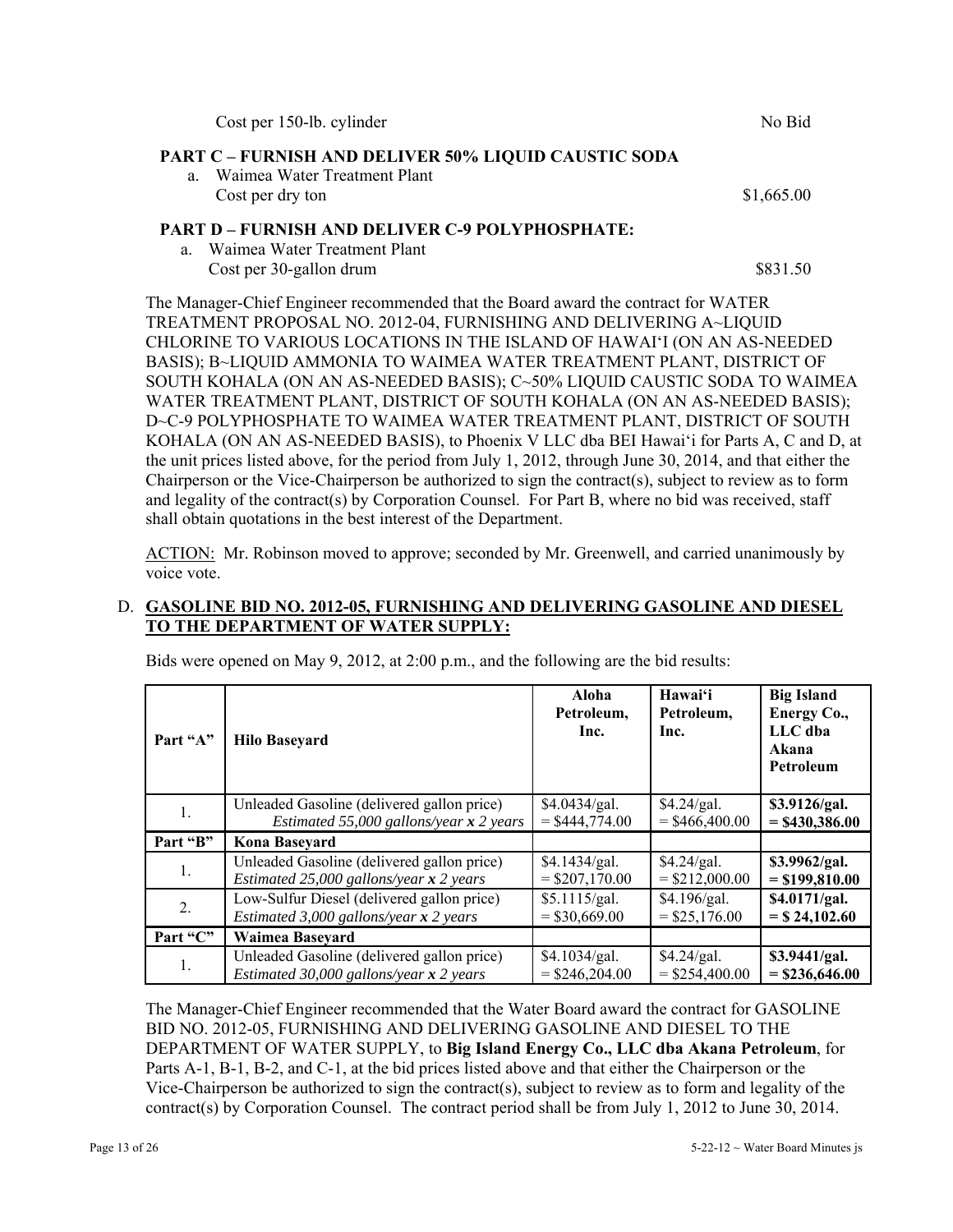MOTION: Mr. Greenwell moved to approve; seconded by Mr. Robinson.

The Manager-Chief Engineer said that in certain regions, such as Ka'u, DWS purchases *diesel* from the County's Department of Public Works.

Mr. Uyeda, noting that this is a two-year contract, asked whether the vendor holds his price.

Mr. Ikeda said no, they do have an escalation clause, to reflect the fluctuation in oil prices.

The Manager-Chief Engineer said that if the oil price goes up, the vendor's price goes up, and if it goes down, it goes down.

Mr. Uyeda asked if each vendor has a different escalation clause amount, or if it was pretty straight.

Mr. Ikeda said it is the same escalation clause amount. However, this time, Akana Petroleum got everything.

Vice-Chairperson Taniguchi asked what the escalation clause was tied to.

Mr. Ikeda said that it is based on the oil price. The vendor will submit a letter to DWS showing that they want the price to increase by, for example, two cents a gallon. DWS will review the request, and if it is justified, DWS will allow the vendor to use that price. However, vendors also sometimes drop their price, he said.

ACTION: Motion carried unanimously by voice vote.

### E. **WATER HAULING BID NO. 2012-06, PRICE AGREEMENT TO PROVIDE WATER HAULING SERVICES TO VARIOUS LOCATIONS ISLAND-WIDE (ON AN AS-NEEDED BASIS) FOR THE DEPARTMENT OF WATER SUPPLY, DISTRICTS – ENTIRE ISLAND:**

Bids were opened on May 9, 2012, at 2:30 p.m., and the following are the bid results:

#### **1. Carnor Sumida dba ACR Water Hauling**

|                | 4,000-, 4,200- and 5,000-gallon water trucks (price for all districts): |
|----------------|-------------------------------------------------------------------------|
| Regular Hours  | \$85.35/hr.                                                             |
| Overtime Hours | \$97.09/hr.                                                             |

The Manager-Chief Engineer recommended that the Board approve the price agreement for WATER HAULING BID NO. 2012-06, PRICE AGREEMENT TO PROVIDE WATER HAULING SERVICES TO VARIOUS LOCATIONS ISLAND-WIDE (ON AN AS-NEEDED BASIS) FOR THE DEPARTMENT OF WATER SUPPLY to **Carnor Sumida dba ACR Water Hauling**, at the prices listed above, and that either the Chairperson or the Vice-Chairperson be authorized to sign the contract(s), subject to review as to form and legality of the contract(s) by Corporation Counsel. The price agreement shall be from July 1, 2012 to June 30, 2014.

Mr. Ikeda asked that this Item be deferred to the June meeting.

MOTION: Ms. Lee Loy moved to defer; seconded by Mr. Kaneshiro.

Mr. Ikeda said this was deferred because the vendors need to be compliant with Hawai'i Compliance Express (HCE).

Ms. Garson said that the issue is that the State now no longer issues paper certificates for tax clearance and other requirements; the system is entirely electronic on HCE, so vendors must be registered. DWS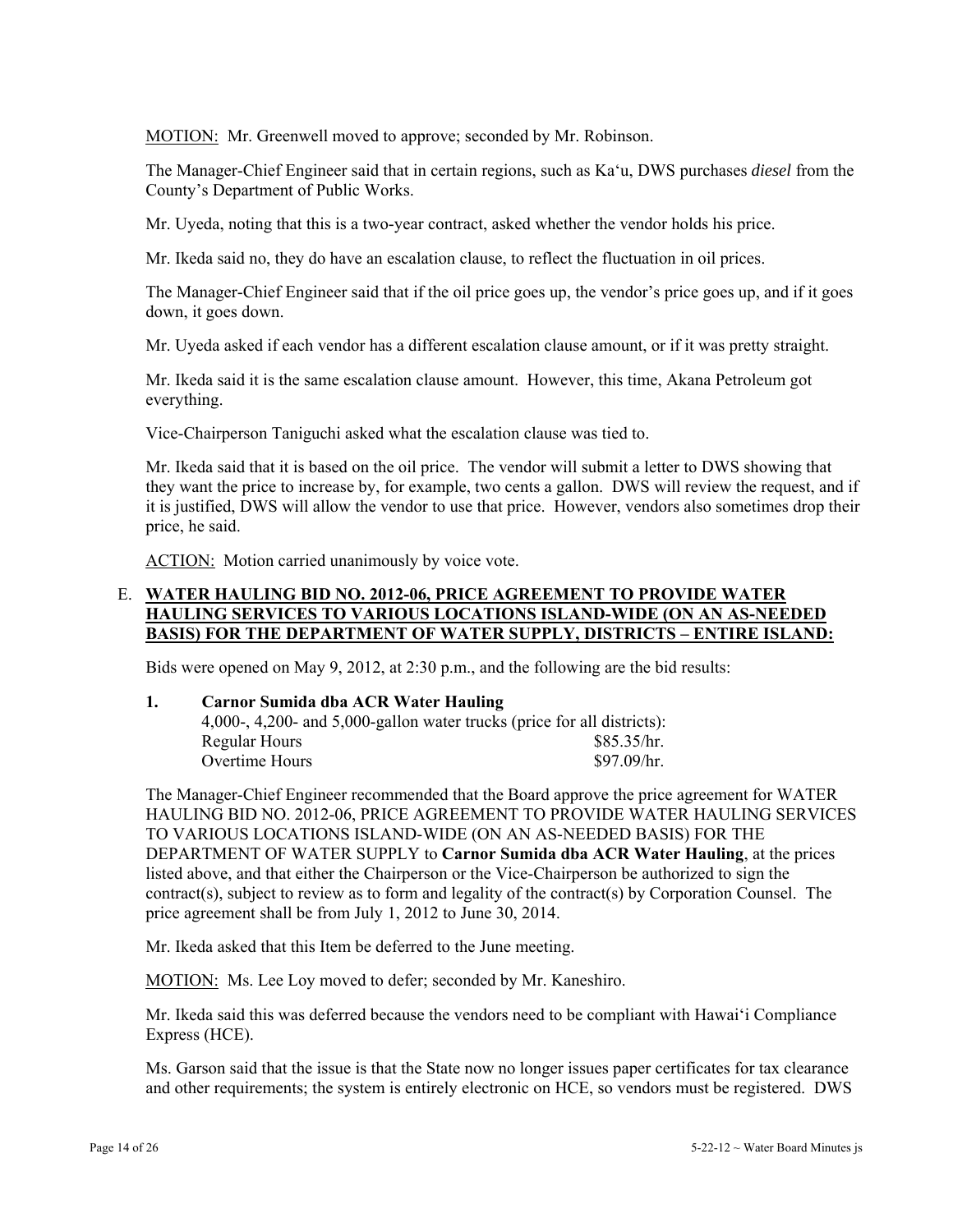has been notifying all of the vendors that they must be registered on HCE, but some of the vendors are going through some growing pains right now.

The Deputy noted that this requirement was mentioned in the bid documents.

Ms. Garson said that despite all of the warnings DWS gave, some of the vendors were caught off-guard. Therefore, DWS is allowing the vendors a little extra time to become compliant.

The Deputy noted that if you go on-line with HCE, you can find out who is non-compliant with the Internal Revenue Service or other government agencies.

ACTION: Motion carried unanimously by voice vote.

# F. **RENEWAL OF CONTRACT FOR MAINTENANCE AGREEMENT – SOUTH KOHALA, HĀMĀKUA, AND LAUPĀHOEHOE SITES (BRANTLEY CENTER, INC.):**

Brantley Center, Inc., presently has a Maintenance Agreement for site maintenance for the Department's South Kohala, Hāmākua, and Laupāhoehoe tank and pump sites. They are requesting to renew the Agreement for two (2) years from July 1, 2012 to June 30, 2014. The new rates would be as follows:

| South Kohala - | FY 2012-2013: \$3,917.60/month x 12 months = \$47,011.20<br>FY 2013-2014: $$3,993.04/month x 12 months = $47,916.48$ |                          |
|----------------|----------------------------------------------------------------------------------------------------------------------|--------------------------|
| Hāmākua -      | FY 2012-2013: \$2,618.55/month x 12 months = \$31,422.60<br>FY 2013-2014: $$2,676.51/month x 12 months = $32,118.12$ |                          |
| Laupāhoehoe -  | FY 2012-2013: $$654.98/month x 12 months =$<br>FY 2013-2014: $$671.35/month x 12 months =$                           | \$7,859.76<br>\$8,056.20 |
|                |                                                                                                                      |                          |

Two-Year Total: **\$174,384.36**

The Department has the right to award the contract to Brantley Center, Inc., without advertising or calling for bids, according to Hawai`i Revised Statutes Section 103D-1010. Brantley Center, Inc., has submitted the necessary documents to meet the requirements as a qualified rehabilitation facility.

The South Kohala district has added four new sites since their last contract executed in 2010, and the proposed agreement reflects this increase, and includes a 2.5% increase from their last contract for FY 2012-2013. Brantley Center Inc. is also proposing a 2.5 % increase for FY 2013-2014.

Brantley Center's performance has been satisfactory, and the costs are reasonable. A total of 41 sites are coved by this agreement.

The Manager-Chief Engineer recommended that the Board award the contract for the RENEWAL OF CONTRACT FOR MAINTENANCE AGREEMENT – SOUTH KOHALA, HĀMĀKUA, AND LAUPĀHOEHOE SITES to Brantley Center Inc., for a period for two years from July 1, 2012 to June 30, 2014, at a total cost of \$174,384.36, and that either the Chairperson or the Vice-Chairperson be authorized to sign the documents, subject to approval by Corporation Counsel.

MOTION: Mr. Kaneshiro moved to approve; seconded by Mr. Greenwell.

The Manager-Chief Engineer said that State laws allow DWS to procure this contract without bids, but DWS does check Brantley Center's prices. The reason that DWS can procure this contract without bids is because Brantley Center is a rehabilitation facility. Their prices are okay, he added. He noted that there was a slight increase in their prices since the previous contract two years ago.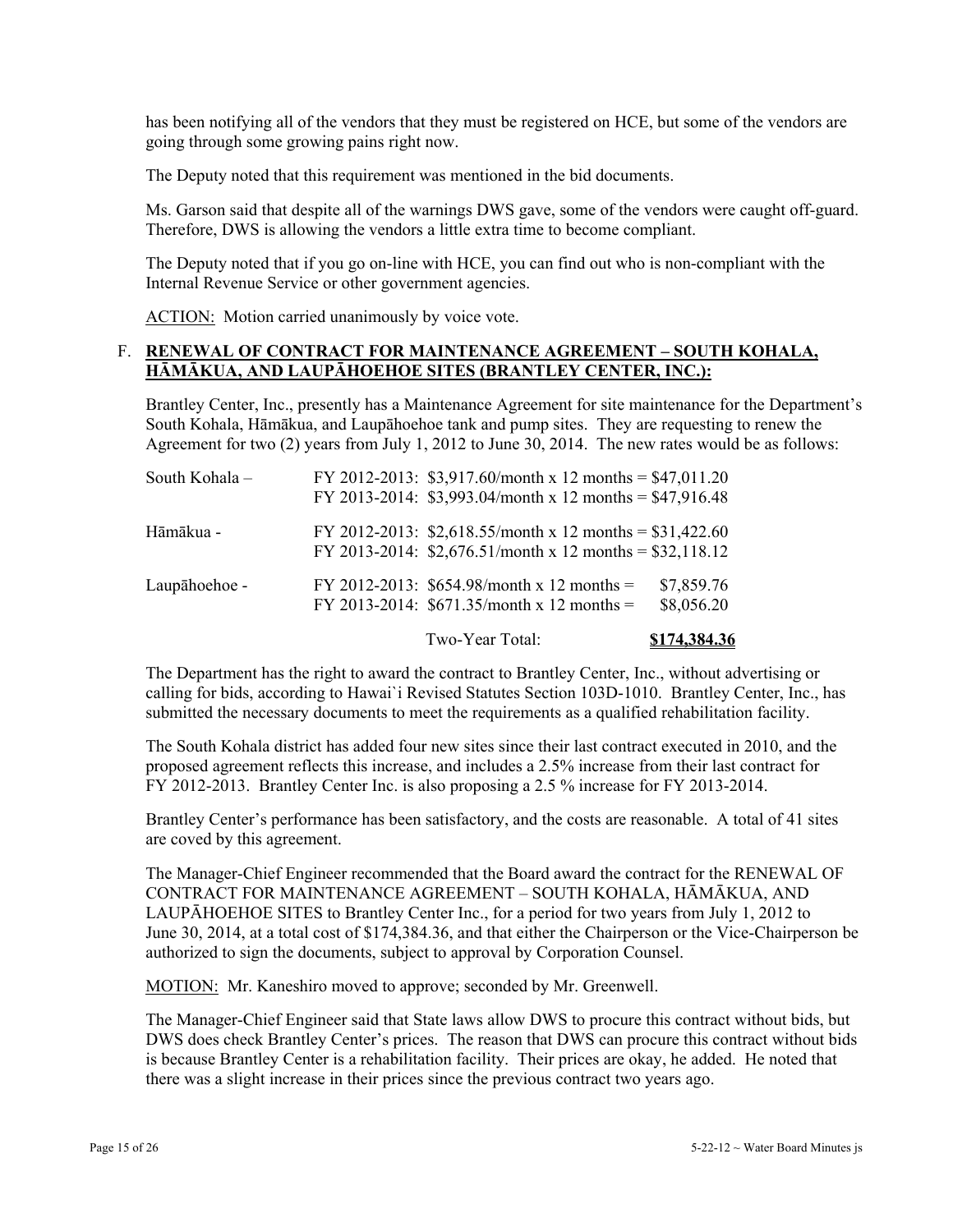Mr. Ikeda said there was a 2.5 percent increase for this year, and another 2.5 percent increase for next year.

Mr. Greenwell asked who does the maintenance on DWS's other sites.

The Manager-Chief Engineer said DWS has its own groundskeepers maintaining the other sites. The only reason that DWS is retaining Brantley Center is because DWS has an ongoing contract with them; DWS opted to continue having Brantley Center do the maintenance on these sites. Meanwhile, in Hilo, Waimea and Kona, DWS has its own personnel doing the maintenance. It was part of a lawsuit brought by the United Public Workers (UPW) several years ago, whereby DWS was obliged to hire its own civil service personnel to do maintenance work.

Mr. Ikeda said that before the settlement of the lawsuit, DWS used to hire private contractors. After the Konno decision came through, DWS had to hire civil servants as groundskeepers to do the work in Hilo and Kona. Ka'u has always done its own maintenance, he added. Because DWS already had Brantley Center on board, State law allowed DWS to continue using Brantley Center. Therefore, DWS has been renewing its contract with Brantley Center every other year. However, once DWS breaks off its contract with Brantley Center, it can never get them back. Brantley Center does satisfactory work; DWS is satisfied with them, and so that is why DWS keeps renewing their contract.

Mr. Greenwell asked whether DWS would have to hire personnel to do the work, if DWS breaks off the contract with Brantley Center.

The Manager-Chief Engineer confirmed this; DWS would not be allowed to contract out that work, and would have to hire its own personnel.

Mr. Ikeda said that it would mean adding more positions in the Department, and require the hiring of more personnel.

Ms. Garson said that it was part of a settlement agreement, whereby DWS could continue to use workers from qualified rehabilitation centers (such as Brantley Center or Arc of Hilo) at certain sites. However, once DWS stops using workers from such rehab centers, the Department would be required to hire civil servants to do the job.

Ms. Lee Loy, noting that Brantley Center is taking care of 41 sites, asked how many other sites DWS has.

The Deputy said there were upwards of 200 other sites.

ACTION: Motion carried unanimously by voice vote.

### G. **DISCUSSION REGARDING DRAFT OF PROPOSED RULE CHANGE REGARDING WATER SERVICE TO CONSUMERS/RESPONSIBILITY FOR PAYMENT OF BILLS (Rule 3-4):**

Discussions between the Ad Hoc Finance Committee and DWS staff, aimed at improving collection of balances due from customers, resulted in making the following proposed changes to the Department's credit deposit policy:

- 1. Increase credit deposits on all meters sizes from \$50 to \$150;
- 2. Retain credit deposits until accounts are closed, at which time they will be used to settle unpaid balances before refunding any excess to customers; and
- 3. Eliminate payment of interest on credit deposits returned to customers.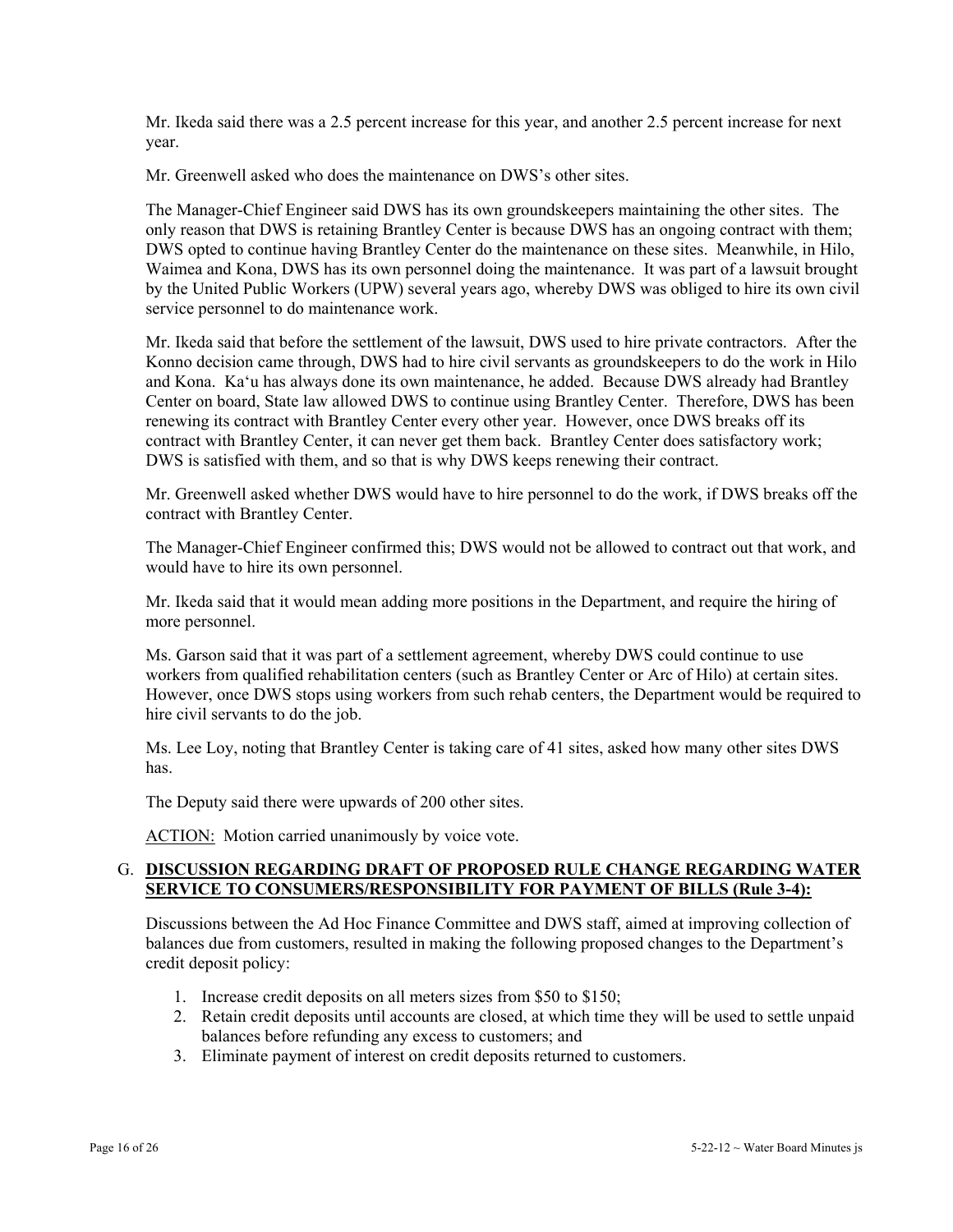The Manager-Chief Engineer recommended that these credit deposit changes be made, and that a Public Hearing be held prior to the June 26, 2012, Water Board meeting, in order to reflect these changes in Rule 3-4 of the Department's Rules and Regulations.

MOTION: Mr. Lindsey moved to approve; seconded by Mr. Robinson.

Ms. Garson said there was a change in the Recommendation; the Department actually wants the Board to hold a Public Hearing on **July 24, 2012** at 9:30 a.m., (instead of July 26, 2012).

MOTION: Mr. Robinson moved to amend the Recommendation; seconded by Mr. Greenwell.

Ms. Garson said that the changes to Rule 3-4 are itemized in the Agenda Item. The proposed amendment to Rule 3-4 increases the security deposit to \$150.00; the deposit currently stands at \$50, and has been that amount for many years, she said. The amendment also said that DWS will retain the credit deposit until the account is closed; the credit deposit can be used to pay any outstanding balance at the time that the account is closed. The amendment also eliminates the payment of interest on the credit deposit, Ms. Garson said. Today is the day to discuss this rule change, because there is a 30-day statutory notice period for rule changes. She noted that the Secretary wanted to run the Public Hearing Notice in the Sunday, June 17, editions of the two Big Island newspapers, to meet the statutory deadline.

Vice-Chairperson Taniguchi asked about the reference to "consumers" in the amendment; he asked whether this amendment would apply only to residential customers, and *not* to commercial customers.

Mr. Sumada said that "consumers" referred to all customers, residential or commercial.

Vice-Chairperson Taniguchi asked if the word "consumer" should stay in.

Ms. Garson said yes, it should. Otherwise, every reference to "consumers" in the Rules & Regulations would have to be changed.

The Manager-Chief Engineer said that "consumer" is defined as any person receiving water service from DWS.

Ms. Lee Loy asked about the proposed draft for a revision of the Rules & Regulations that came up in February; she asked whether the proposed amendment today was the same thing.

Ms. Garson said that the draft Ms. Lee Loy was referring to dealt with changing the responsible person to the owner. This time, the Department is instead proposing an interim fix – to see if it boosts collections. The majority of delinquencies are from residential customers; DWS staff felt that by just increasing the security deposit, the delinquency problem could be abated. This was instead of a doing a complete overhaul of the collections process, she said.

Ms. Lee Loy said that this constituted "baby steps."

Ms. Garson said yes, this is a baby step that could be implemented on a more immediate basis. She noted that she asked the Secretary to post a copy of the proposed Rule 3-4 on the DWS website, so that the public would not have to request mailed copies of the proposed rule. The Public Hearing Notice will contain the links to the website, she said.

Mr. Kaneshiro asked about the elimination of the payment of interest on the security deposit. He asked whether DWS currently is obligated to refund the deposit with interest.

Ms. Garson confirmed this. She said that the proposed Rule 3-4, along with the Ramseyer format (i.e., red-lined version that reflects the changes and the original version of the rule) will also be posted on the DWS website so that it will be available to anyone who requests a copy of it.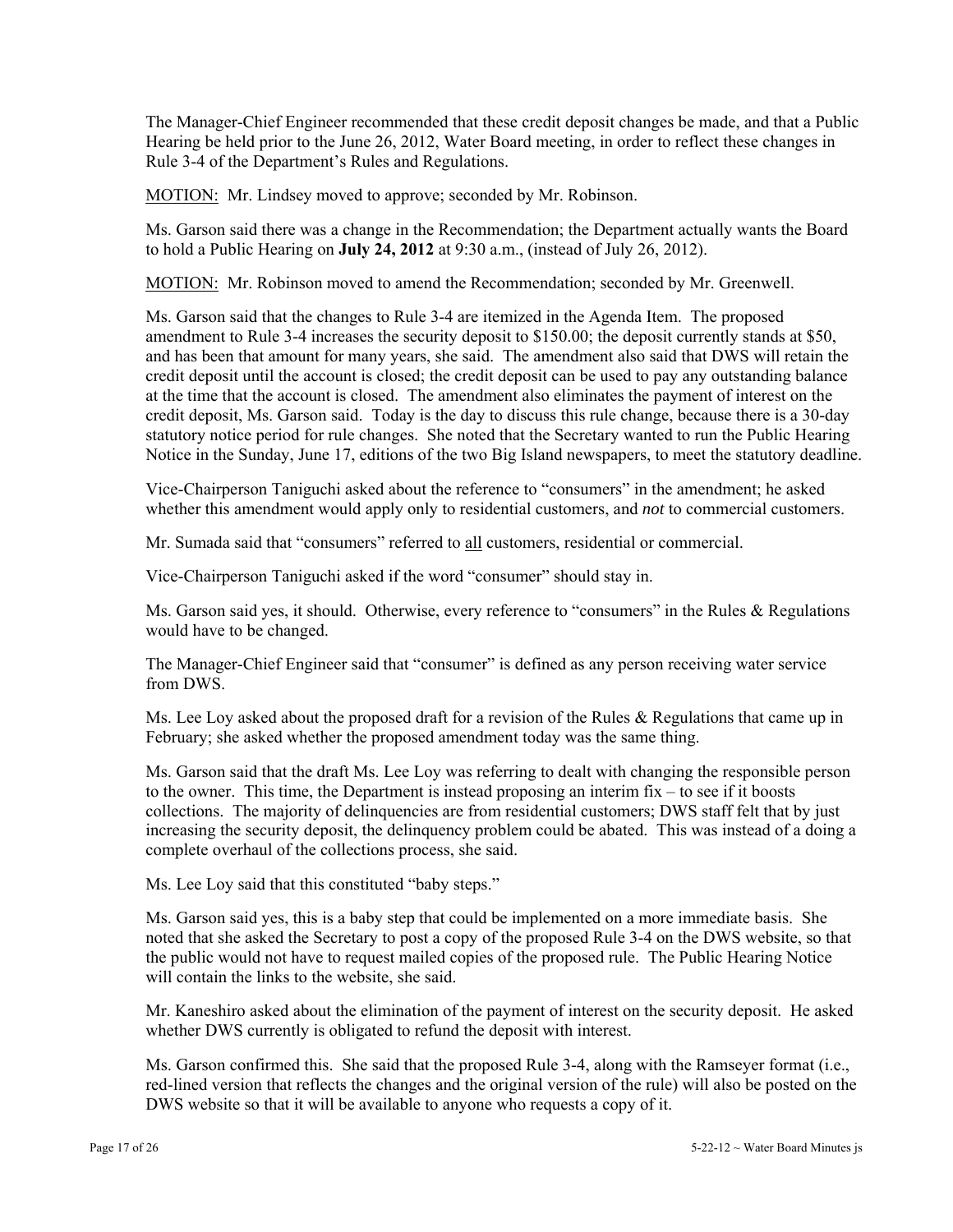Mr. Kaneshiro asked whether the deletion of the payment of interest would be retroactive; in other words, he asked whether people who have deposits now will no longer get their deposit back with interest.

Ms. Garson said no, she was only recommending that the deletion of the payment of interest be applied *prospectively*. By the same token, people who paid \$50 for their deposit will not be required to pay another \$100 once the new Rule is introduced, she said.

Mr. Kaneshiro asked whether the interest currently is put into escrow.

The Manager-Chief Engineer said customers who paid their deposits prior to the rule change will get their deposits returned with interest.

Ms. Garson said yes, there would not be a retroactive application of the new rule to customers who paid their deposits prior to the rule change. They would get their deposits back with interest.

Mr. Greenwell asked about cases where a customer dies, and the family wants to continue service. He asked whether the surviving daughter or son would be obliged to pay the \$150 deposit, despite the fact that the family has had water service for years and the father had paid the \$50 deposit years before.

The Manager-Chief Engineer said situations like this do come up; DWS has to collect a deposit from every new customer. The initial \$50 will have been returned already and will no longer be in the picture; with the new rule, the new applicant would be obliged to pay the \$150 deposit.

Vice-Chairperson Taniguchi said the Board might have to take a good look at retroactivity, to go back and pay interest on an account that could go back 50 years. He said it would be a nightmare to go through all of that.

The Manager-Chief Engineer said that he has seen cases where the customer of record has died, and the surviving family carried on the account in the deceased person's name and continued paying the water bill. DWS has no way of knowing, in such cases, that the customer has passed away.

Ms. Garson noted that as the rule is written currently, the deposit is returned to the customer after 12 consecutive months of timely payments. Therefore, it appears that DWS does not hang on to deposits for years; after a year of regular, timely payments, the customer gets his deposit refunded with interest. Ms. Garson said that the Motion on the floor is to approve the amended Public Hearing Notice to say that the Public Hearing on Rule 3-4 will be held on July 24, 2012 at 9:30.

ACTION: Motion carried unanimously by voice vote.

# H. **AD HOC COMMITTEE TO ESTABLISH WATER BOARD'S 2012-2013 GOALS FOR THE ADMINISTRATION:**

The Department's drafts of its **Goals** and **Strategic Initiatives and Tactics Table,** for discussion and action.

Vice-Chairperson Taniguchi noted that the Board had received copies of the Department's draft Strategic and Business Plan.

The Manager-Chief Engineer said the draft Strategic and Business Plan was presented for the Board to review and discuss; he did not know whether the Ad Hoc Committee, which met on Monday, May 21, had discussed it at their meeting.

Mr. Perry said the Ad Hoc Committee had been anticipating the draft; he said it was beautiful.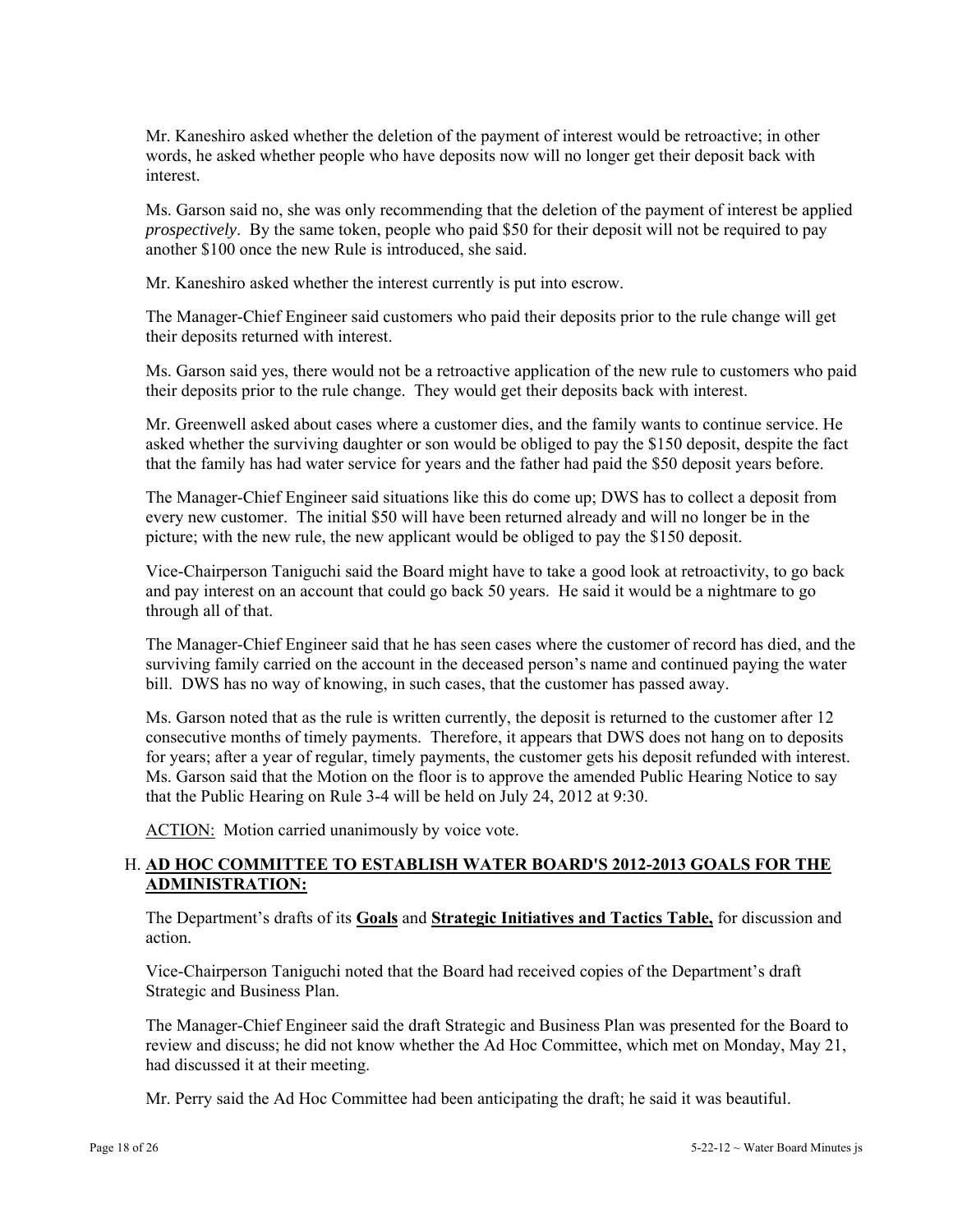Vice-Chairperson Taniguchi asked whether the draft was for information purposes only.

The Manager-Chief Engineer asked whether the Ad Hoc Committee had anything to report.

Mr. Kaneshiro thanked the Department for the draft. The Ad Hoc Committee during its meeting had worked on Evaluation Procedures, Evaluation Criteria, and the Evaluation Form. Committee members were given assignments as follows:

- Ms. Lee Loy will specifically work on public information, personnel management, as well as outreach and customer service, as these critical areas relate to the Evaluation Form;
- Mr. Perry will work on financial management vis a vis the Evaluation Form; and
- Mr. Kaneshiro will focus on leadership, planning and organization, as these areas relate to the Evaluation Form.

Mr. Kaneshiro said the Ad Hoc Committee's deadline for completing the draft FY13 Evaluation Form is June 30, 2012.

The Manager-Chief Engineer suggested that the deadline instead be set for *before* the next Board meeting, on June 26, 2012, so that the Ad Hoc Committee can provide the draft for the Board to review.

### I. **CESSATION OF ABNORMAL READING NOTICES:**

The Department is looking for ways to streamline customer service procedures, and to utilize personnel more effectively. One of the areas identified as time-consuming for DWS's meter readers is the manual preparation and mailing of high-reading notices to customers. The meter readers send out approximately 750 of these notices every month, equivalent to approximately 62 man-hours, at a cost of approximately \$1,750.00 per month. By contrast, DWS processes an average of 80 leakage adjustment applications per month, or approximately 11% of the number of notices DWS issues. It turns out that most customers contact the Department after receiving a high water **bill** -- instead of a high-reading notice. High-reading notices are only generated when meters are read every two months, so if a leak were to occur right *after* a meter is read, the earliest that DWS would be able to send the customer a high reading notice would be two months *later,* when the meter was read again.

DWS believes that meter readers' time would be better spent investigating zero-consumption meter readings, which are a symptom of meter failure and a possible source of significant revenue loss. Approximately 10% of meter readings fall into this category, but DWS does not have the manpower to investigate these occurrences. Meanwhile, DWS also needs to increase automatic meter reading (AMR) meter site maintenance, so that meters can continue to be located.

Although DWS's plan is to eliminate the use of high-reading notices, the Department plans to continue notifying customers with extremely high consumption and/or obvious meter issues, by calling them directly and/or leaving a high reading tag at the property at the time the meter is read. DWS is also exploring the possibility of programming its billing system to print a special message on water bills alerting customers of unusually high consumption.

Ms. Garson recommended that the Board defer this Item to the June meeting, following a conversation she had with Chairperson Meierdiercks regarding the public testimony by Mr. Kuehner. A discussion of Rule 3-10, regarding adjustments for water leaks, will be put on the June Agenda, she said. The issue of leak adjustments has arisen on numerous occasions. Any discussion of possible changes to Rule 3-10 and the way that the Department applies this rule could well be taken up in conjunction with the cessation of abnormal reading notices, Ms. Garson said. The two topics are related, she said.

Vice-Chairperson Taniguchi asked for a Motion to defer this Item.

Mr. Perry said that as a point of order, he had a comment to make on this point.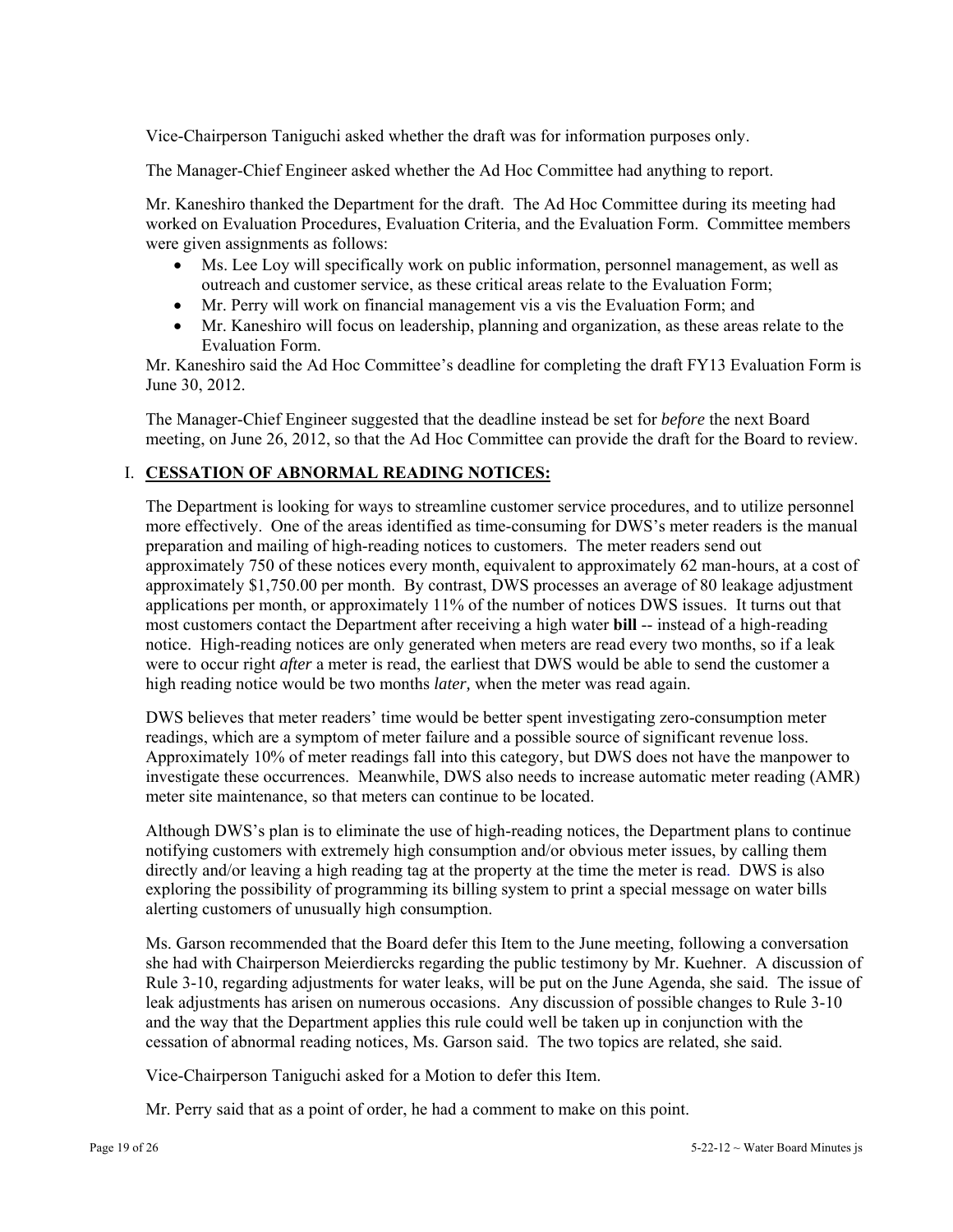Ms. Garson suggested that a Motion to defer could come first, and then discussion.

MOTION: Motion to defer by Mr. Uyeda; seconded by Mr. Lindsey.

Mr. Perry said that he had been concerned and bothered for some time, especially when the Board deals with contested cases over water leaks in which a customer gets a bill for \$3,000.00 or \$5,000.00. At the last HWWA meeting, Mr. Perry concentrated on seeking a possible way for consumers to determine whether they have a leak. Mr. Perry said he found a few suppliers of hardware that sends an electronic signal to a receiver in the case of leaks. Such devices could be mounted on one's refrigerator. The total cost of the device is around \$300.00. Such a device would be a good investment for people who do not like getting \$1,000 water bills, he said. It would be a good public relations project, whereby DWS would offer incentives for installing a device to warn of water leaks. Mr. Perry suggested that DWS give a \$50 discount for installing such devices. He thought it would be good for public relations, and it would be a good thing for DWS to do.

Ms. Garson said this subject could be discussed at the next meeting in conjunction with Rule 3-10.

Vice-Chairperson Taniguchi said it was good that everybody on the Board attends conferences like this.

Mr. Robinson said he was glad to see this Item on the Agenda; he himself had received abnormal reading notices. Mr. Robinson spoke to Mr. Kuehner, who complained that he had gotten a high water bill, whereas he normally pays about \$300.00 a month for his small irrigation system. It was obvious that Mr. Kuehner had a stuck valve somewhere, Mr. Robinson said. He asked Mr. Kuehner if he checks his meters or anything else, and Mr. Kuehner told Mr. Robinson that he had been told never to look inside the meter box. Mr. Robinson said he was not in favor of deferring this Item.

Ms. Garson said the only reason that the deferral is being requested, to be discussed at the June meeting in conjunction with Rule 3-10, is that Mr. Kuehner is likely to be present for the discussion at the June meeting.

Mr. Robinson said that in that case, he understood. He asked whether DWS was still going to be mailing out the abnormal reading notices.

The Manager-Chief Engineer said no, DWS had discontinued mailing abnormal reading notices. Instead, the meter readers have been instructed to actually call customers with abnormal readings to alert them.

Vice-Chairperson Taniguchi said that was even better.

Mr. Kaneshiro asked whether the Board was going to discuss the possibility of doing monthly billing, instead of bi-monthly billing.

The Manager-Chief Engineer said no, the Department is staying away from the idea of monthly billing at this point in time. There are too many things that must be done in order to do monthly billing, including the hiring of more meter readers as well as changing DWS's billing system. DWS will stick with bi-monthly billing for the time being.

Vice-Chairperson Taniguchi said that monthly billing is something that his Ad Hoc Finance Committee is looking at. One of the big challenges is that DWS must physically read the meters on what is the biggest island in the State; the other water departments have electronic meter readers, he said.

Mr. Kaneshiro said the Board needs to look ahead, and should build a schedule for implementing electronic meter readers throughout the island, so that monthly billing can happen.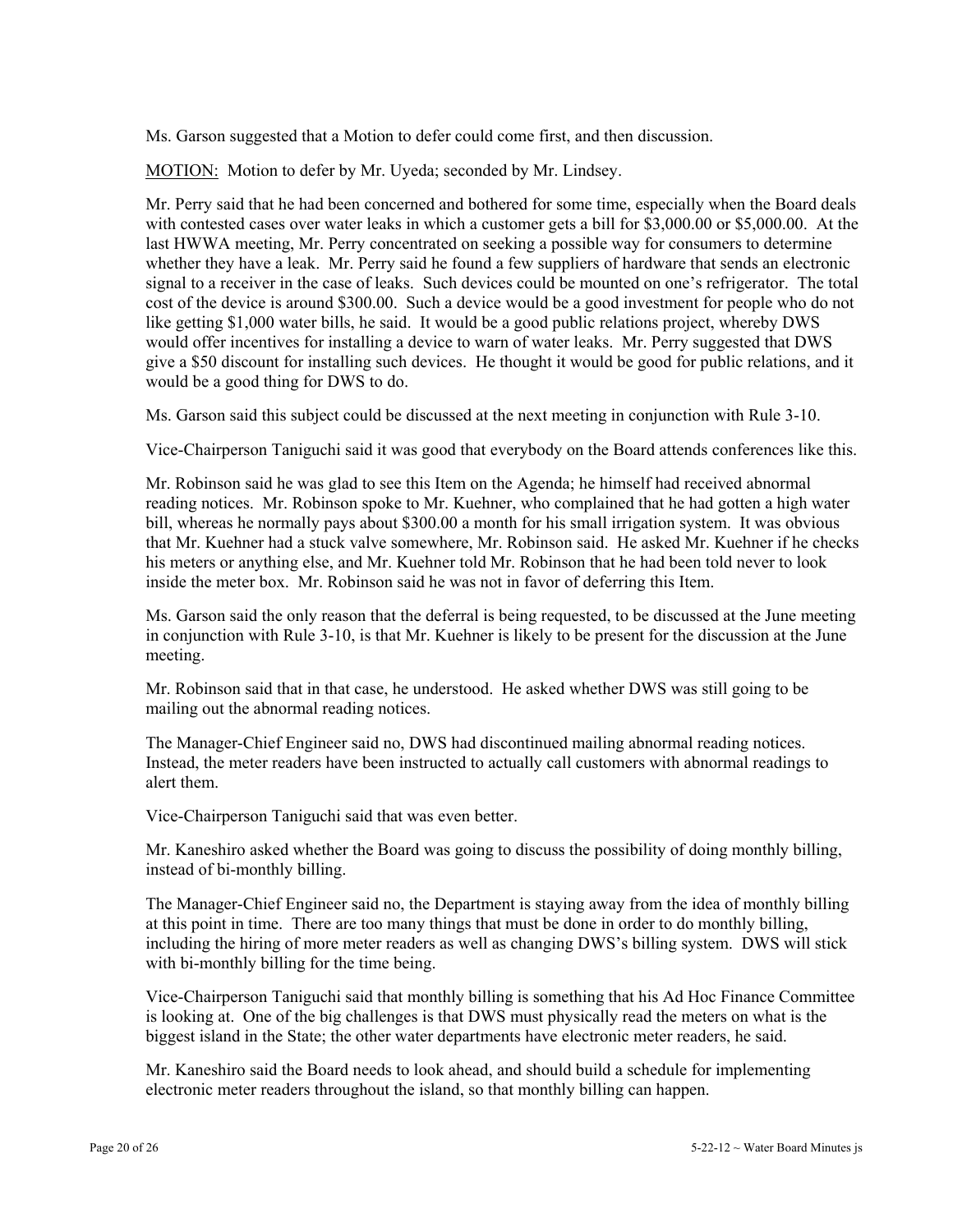Ms. Garson reminded the Board that the topic at hand was the Motion to defer.

Vice-Chairperson Taniguchi said the subjects were all related.

Ms. Garson asked if the Ad Hoc Finance Committee would have a report at the next meeting.

Vice-Chairperson Taniguchi said there are a lot of issues involved, including the incorporation of the sewer bills with the water bills. It is not something that can be done overnight, he said. He acknowledged that it makes sense for the Board to look at all of the related issues. He agreed that as the bills get bigger, he himself would rather break the water bill into monthly bills, versus bi-monthly bills.

Ms. Garson suggested that the Board separately agendize for the next meeting an Item for discussion of monthly bills.

Vice-Chairperson Taniguchi said that would be premature at this point. He said the Motion is to defer the cessation of abnormal reading notices to the June meeting; the primary reason is because Mr. Kuehner, today's public testifier, will probably be at the June meeting.

Mr. Robinson said he had invited Mr. Kuehner to come to talk to the Board; he noted that Mr. Kuehner lives about five miles from him.

ACTION: Motion carried unanimously by voice vote.

### J. **REPORT BY ATTENDEE(S) OF AWWA CONFERENCE IN HONOLULU:**

A report was be given by Water Board members who attended the AWWA Conference in Honolulu.

Mr. Kaneshiro reported that there was discussion about the state of the Honolulu Board of Water Supply (BWS), whose semi-autonomous status is under fire from the City and County Council in Honolulu. Lack of communication with the Council was one of the things that BWS was chastised for, he said. Mr. Kaneshiro said he was very interested in the multi-skilled worker program highlighted at the conference, whereby employees are encouraged to move up and learn more skills. Watershed management was a topic of major interest for Mr. Kaneshiro. He also mentioned a Japanese-style toilet with hand-washing spigot on top of the tank, as a great idea that could catch on here. Mr. Kaneshiro said these water conferences are great learning opportunities.

Mr. Perry reported that Ms. Ann Hajnosz did a great presentation on the history of water departments in this country, whose reason for being at first was the battle against water-borne diseases. Mr. Perry asked Ms. Hajnosz if she could make her presentation available to the Board for a future meeting; she said yes.

Mr. Greenwell said the conference was a great opportunity to learn about the different aspects of water, such as the problems of water service, the political side of water service, etc. He noted that some foreign countries deride the United States for being too stringent in its water quality regulations. He attended an interesting presentation regarding the presence of chromium-6 and other contaminants in drinking water, etc. Mr. Greenwell noted with pride that the Waimea Tapping Team won again.

Mr. Kaneshiro asked the Manager-Chief Engineer why DWS is using concrete tanks instead of steel tanks. Mr. Kaneshiro said he talked to manufacturers at the conference and came away with this question.

The Manager-Chief Engineer said that years ago, DWS put out a bid to compare the costs of a glasslined steel tank with a concrete tank. It turned out that the concrete tank came in cheaper than the glasslined tank, he said. The problem with glass-lined steel tanks is the fact that on the Big Island there are a lot of people who go hunting. A stray shot will crack the glass-lined steel tank, and moisture will seep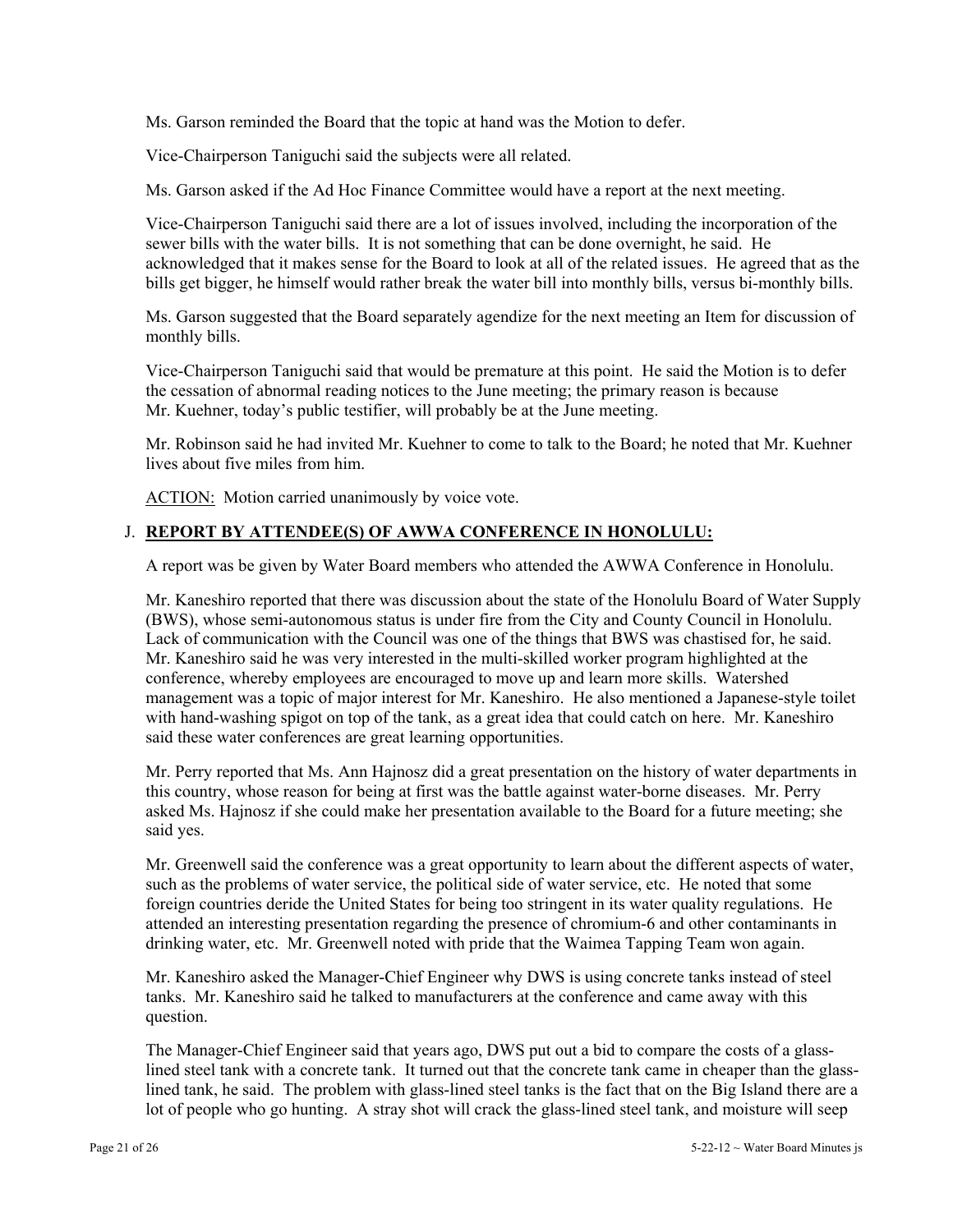in and rot out the steel, he said. The other hazard with using glass-lined steel tanks lies with the island's frequent earthquakes. Over the years, DWS has been replacing its steel tanks with reinforced concrete tanks, which are quake-resistant. DWS stays away from using polyethylene, or PVC, pipes for the same reason – they are less quake-resistant. DWS uses quake-resistant ductile iron pipe and copper pipes as its standard, the Manager-Chief Engineer said.

# K. **ENERGY MANAGEMENT ANALYST UPDATE:**

Ms. Myhre referred to DWS's energy use, shown in a graph on the first page of her Green Initiatives report. The reason that energy use has risen in the first three months of 2012 versus last year is that DWS is using more boosters, following the failure of two wells in the Kona district. This means that DWS must use more electricity to pump water to compensate. Ms. Myhre noted that the ongoing drought is another factor.

Ms. Myhre explored energy efficiency projects that were *not* on the five-year C.I.P. Budget that runs through FY2017. The conclusion is that there is enough money in the Budget through 2017 to accomplish what the Department wants to do, with the possible exception of an energy audit. Ms. Myhre plans in the next year or so to look at what it would take to do an energy audit – once the Lālāmilo Windfarm project is underway. She said she believes there will be enough money to do the energy efficiency projects already on the C.I.P. list for FY2013-2017.

The vehicle monitors are set to be installed in all of the Kohala fleet vehicles between May 30 and June 1. These monitors will help show where people are driving, how much fuel is being used, and how much fuel to purchase for the district, she said.

Ms. Myhre learned last week from Mr. Earl Fukunaga, who is in charge of the leak detection program, that two major repairs took place in the Hilo district which will translate directly into about \$200,000.00 in energy savings for DWS. This shows the economic benefits of the leak detection program.

Regarding the Rider M contracts that DWS has with HELCO, Ms. Myhre noted that the two wells in Kona that are currently off-line were part of the Rider M program. (Under the Rider M program, DWS shuts off its wells during the peak energy use period, between 5:00 p.m. and 9:00 p.m. In exchange, HELCO gives DWS a discount.) With the QLT Well off-line, the Honōkohau Well, which was on Rider M, will have to run through the peak time to keep up with customer demand in the area.

Mr. Greenwell asked whether this meant that the Rider M program was out the window.

Ms. Myhre said no, there were 10 wells on the Rider M program islandwide. However, she acknowledged that with two Kona wells off-line, there has been a noticeable impact on the bottom line.

Ms. Lee Loy said she really appreciated the kind of data that the vehicle monitor program will generate, to help DWS write future contracts for fuel.

Ms. Myhre began a presentation on the Lālāmilo Windfarm project, showing a map of the area in question. DWS plans to go out for a Request for Proposal (RFP) on this project next month, she said. She noted that this project will not come before the Board for a formal decision until October. The purpose of the project is to install a wind energy generation facility to serve electricity to four wells that were on the old Windfarm powerline.

Ms. Garson at this point asked Ms. Myhre to wait until next month to do her presentation, because the project is a very significant one for DWS, and because the project is of great community interest. She asked that her Lālāmilo Windfarm presentation be agendized as a separate Item for the June board meeting.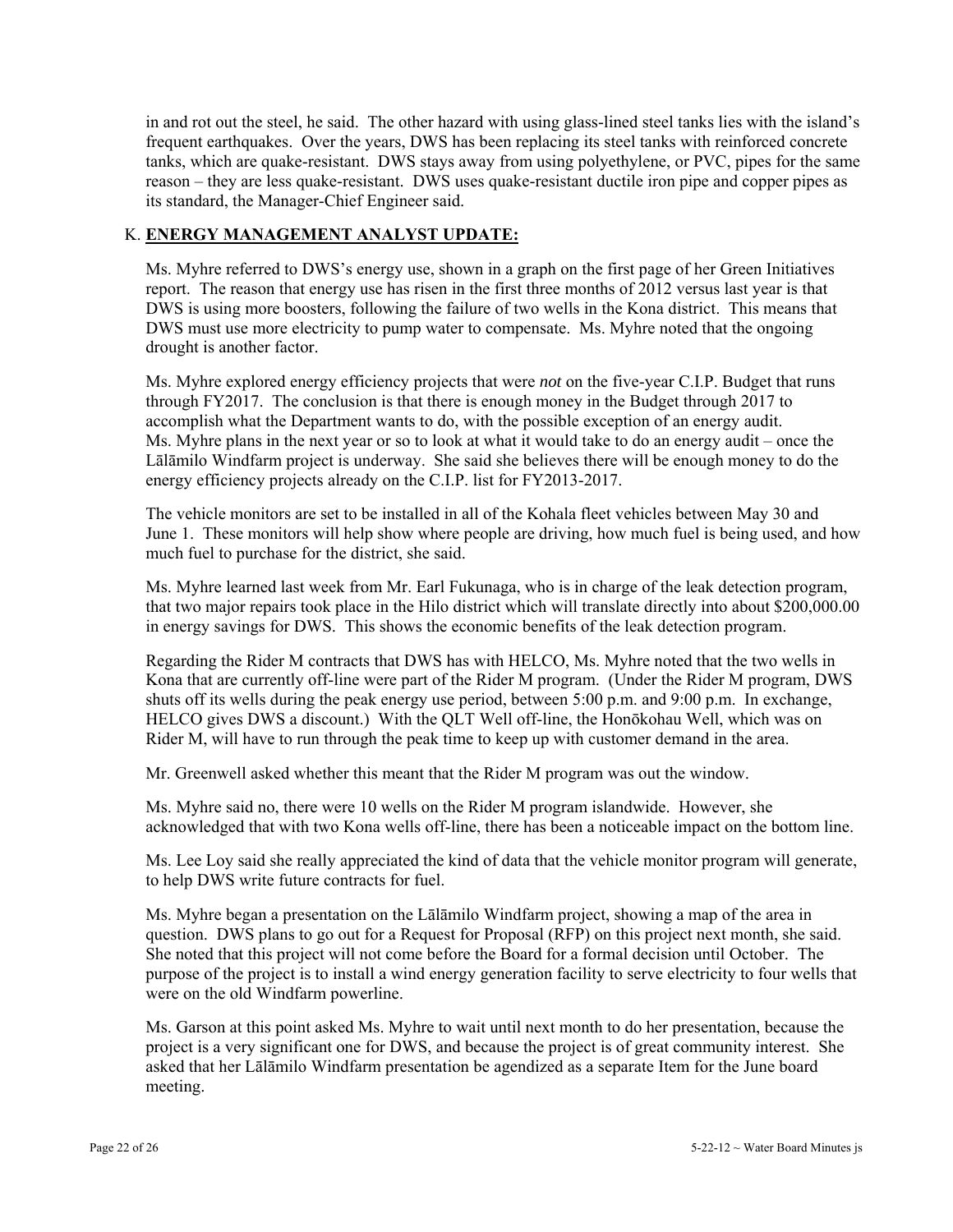The Manager-Chief Engineer asked if Ms. Myhre could just do a quick update on the project here.

Ms. Garson said okay, but a comprehensive presentation would be placed on next month's Agenda.

Ms. Myhre, summing up, said that the draft of the RFP is under legal review, and DWS is planning to issue the RFP in June. The contractors will have a month or so to respond, and then DWS will determine who qualifies, etc. DWS expects to issue a contract in September, and come to the Board for formal approval in October, she said.

#### L. **MONTHLY PROGRESS REPORT**:

No discussion.

### M. **REVIEW OF MONTHLY FINANCIAL STATEMENTS:**

Mr. Robinson asked Mr. Sumada where on the Financials the security deposits could be found.

Mr. Sumada said it was on the right side of the Balance Sheet, under "Customers Deposits for Service." The Balance Sheet showed \$134,445.00 for that entry in the latest Financials.

Vice-Chairperson Taniguchi asked about the coding error on Petty Cash, which was a small dollar amount, but a large percentage.

Mr. Sumada said it was put in the wrong account in March, and reversed in April.

#### N. **MANAGER-CHIEF ENGINEER'S REPORT:**

Before reporting on his scheduled items, the Manager-Chief Engineer said that DWS had done an emergency contract for the QLT Well that went down yesterday. DWS also sent out water restriction notices for the affected North Kona area. The emergency contractor was pulling out the submersible motor today, and DWS expected to get an exact situation update later in the day. DWS crews in the area were able to keep up with demand last night; the tanks did not run dry, so things are okay for the time being, the Manager-Chief Engineer said.

The Manager-Chief Engineer provided an update on the following:

- 1) Palani Road Transmission Waterline Project DWS is continuing its talks with the bonding company and the contractor to get the project done. There is only a little bit more to do to finish the project, but the progress is very slow. DWS has been discussing other options with Engineering and Ms. Garson, with an eye to getting the project completed.
- 2) Hawaiian Ocean View Estates Project—DWS is still waiting for the Department of Health (DOH) to respond on the water quality reports. Hopefully, the approval will come through, whereupon DWS will run the system. Last week, DWS signed up 10 water haulers for water service. Ms. Aton is working with the Mayor's Office and the community association in Ocean View to schedule a grand opening of the system. The Department has decided to do the opening and closing of the gate to the facility, opening at 7:00 a.m. and closing at 7:00 p.m. DWS's standby crews will do the opening and closing; at first, DWS thought it would contract it out to the community association. However, the person who was expected by the community association to do the job passed away, the Manager-Chief Engineer said.
- 3) HELCO/Āhualoa update Mr. Inaba reported that HELCO power is there now. A request has gone out to the sub-contractors to come back to analyze the system, which should take two weeks.
- 4) Ke'ei D Well Emergency Repair The repair was completed about two weeks ago, and the conservation advisory has been lifted. The contractor for that repair is now working to repair the QLT Well.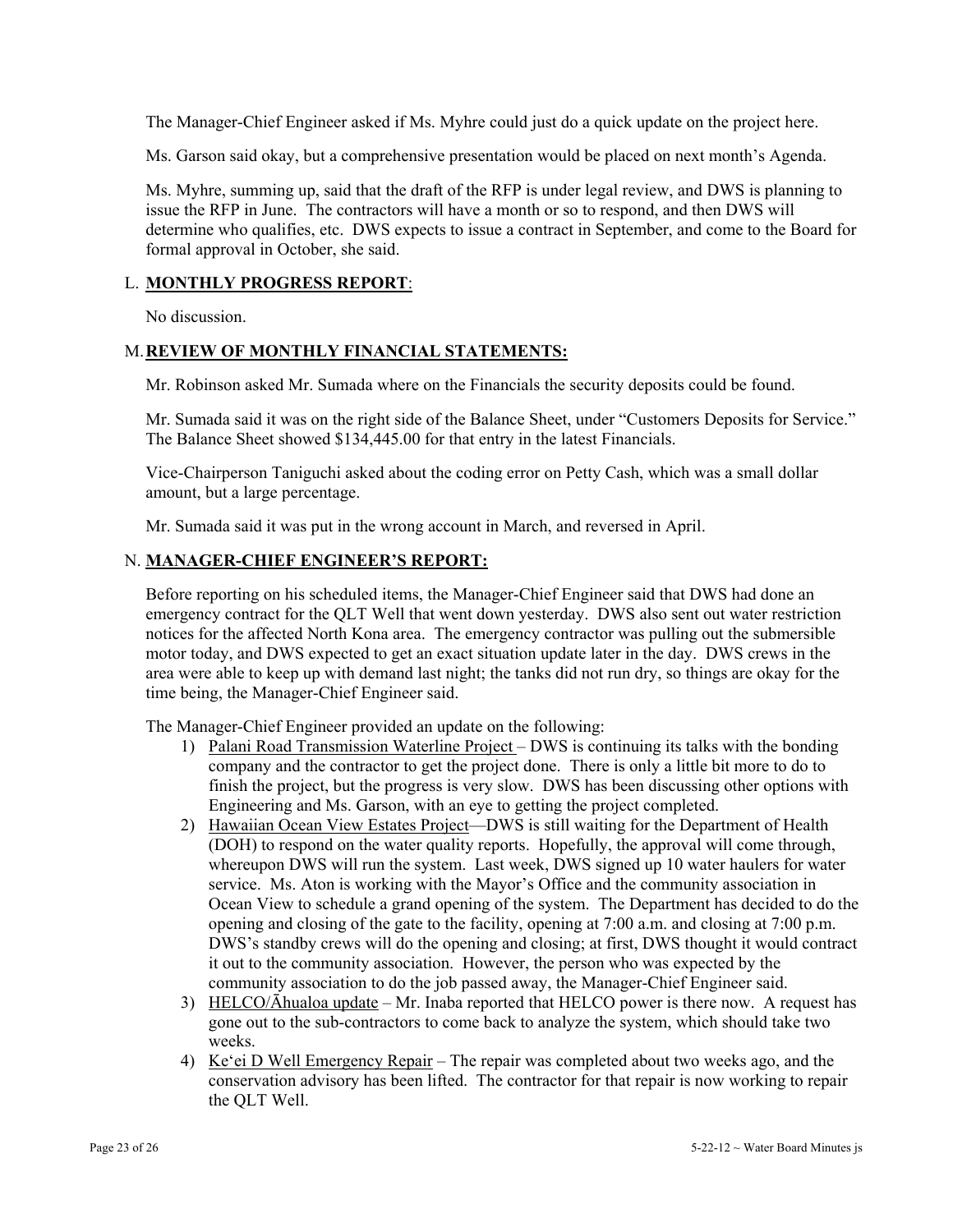- 5) Kawailani Tank update The original contractor is still getting a schedule and prices together. Mr. Inaba is waiting for a final letter to close up this repair. The Manager-Chief Engineer asked Mr. Inaba to get a clear schedule on when this project will be completed, as far as the dismantling of the existing steel reservoir on site.
- 6) Pu'ukala/Kona Ocean View Properties Subdivision Improvement District Update State Highways, which has the construction plans, is telling DWS that they will grant the construction permit, subject to the review and approval of the Use and Occupancy Agreement that is now with Highways' Right-of-Way Branch. Once DWS gets the construction permit, the project can go to the County Council so that the project can be put to bid.
- 7) Update on Delinquencies No report.
- 8) Timeline for completing Strategic and Business Plans The Department is ready to move forward on the Strategic and Business Plans, which were discussed earlier in the meeting.
- 9) Public Information and Education Specialist Update Ms. Aton said that the QLT Well information was sent to all of the media last night, and it was on the 9:00 p.m. news. The next Kona Water Roundtable will be held on July 11, 2012, in the West Hawai'i Council Chambers. An information session in Ocean View was held regarding the account sign-up; some 40 people attended. Once DOH approval comes in, DWS will inform the community about the opening. DWS has briefed Council Members Brenda Ford, Brittney Smart and Angel Pilago on the issues regarding QLT, Ocean View, Ke'ei Well D and the Āhualoa Waterline project. Mr. Uyeda asked whether the water quality would be affected during the QLT repairs. The Manager-Chief Engineer said that water was being pumped from the Kahalu'u Shaft, which does have higher chlorides. Regarding the sign-up for the Ocean View meters, 10 water haulers signed up for the 10 available meters. Turnout of applicants was very large, starting from before 5:00 a.m.
- 10) Recognition of Service Retirements -- The Manager-Chief Engineer recognized Mr.Clarence Cabatbat, Waterworks Construction Project Inspector III, and Mr. Warren Sako, Water Microbiologist III. Neither of these gentlemen wanted any fanfare on their retirement. The Manager-Chief Engineer said that Human Resources would be recruiting replacements for these two positions.
- 11) Recognition of Employee of the Quarter The Employee of the First Quarter 2012 is Mr. Andrew Higa, Water Service District Supervisor I for the Kohala District. Mr. Ikeda noted that Mr. Higa had joined DWS in 2000, and had worked his way up from Waterworks Helper in Kona, to Pipefitter, Building Maintenance Supervisor, and ultimately to his current position in Waimea. Mr. Higa made a smooth transition of leadership following the retirement in December 2011 of Mr. Billy Yamamoto, long-time Water Service District Supervisor II. Vice-Chairperson Taniguchi said he and Mr. Higa go back some 30 years, when they were coworkers. Mr. Higa gave credit to the people he works with in Waimea, who make him look good.

# O. **CHAIRPERSON'S REPORT:**

None.

*(A recess was called at 10:56 a.m.; meeting resumed at 11:05 a.m.)* 

Vice-Chairperson Taniguchi entertained a Motion to skip Item 9(P), MANAGER-CHIEF ENGINEER RECOMMENDATION REGARDING SALARY OF PRIVATE SECRETARY for now, and go directly into Executive Sesssion for both Item 10, EXECUTIVE SESSION RE: PRIVATE SECRETARY SALARY and Item 11, EXECUTIVE SESSION RE: DEWAYNE SLUSS V. COUNTY OF HAWAI`I BOARD OF WATER SUPPLY; CTS EARTHMOVING, INC. -- CIVIL NO. 3RC11-1-1111K IN THE DISTRICT COURT OF THE THIRD CIRCUIT NORTH AND SOUTH KONA DIVISION STATE OF HAWAII.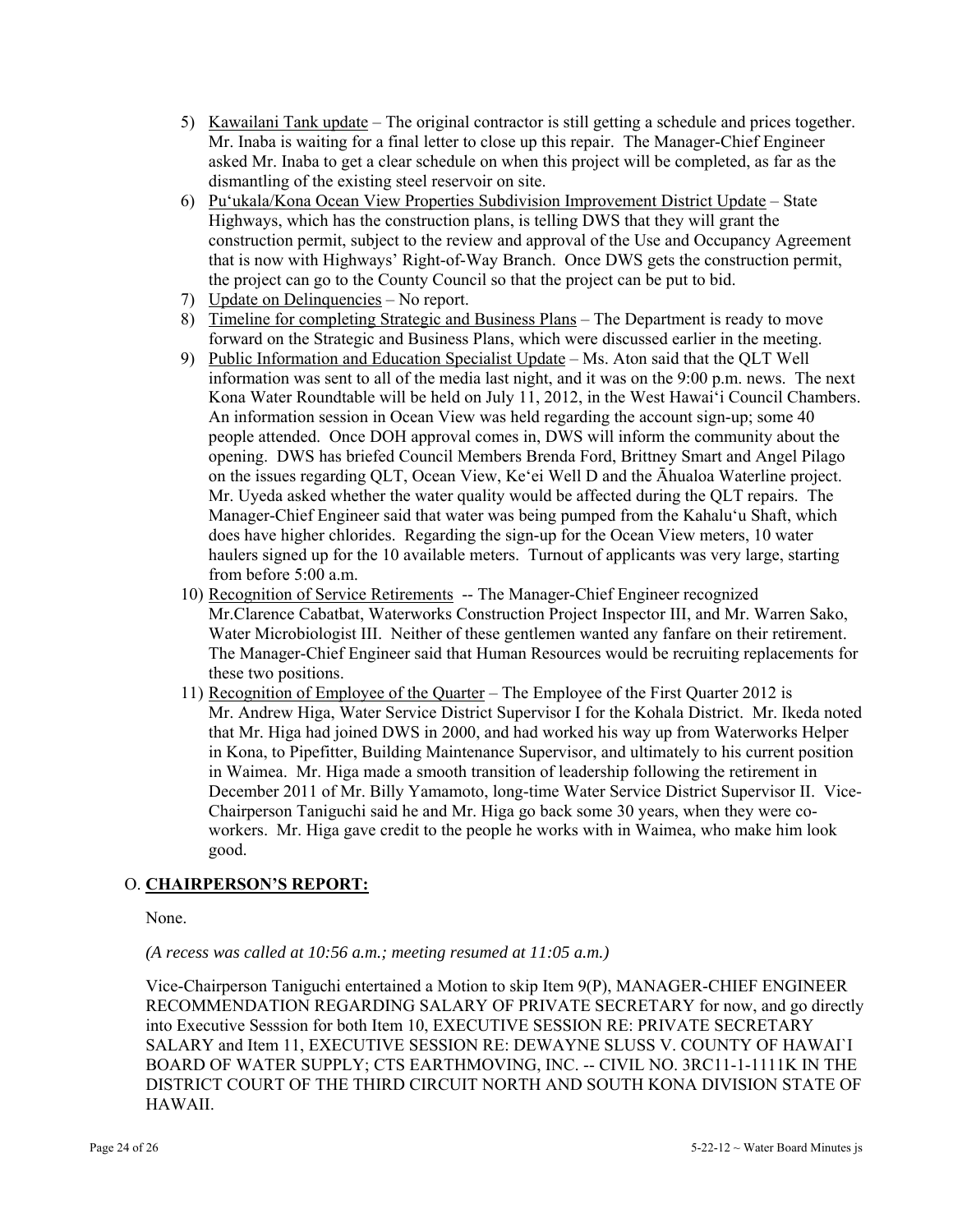ACTION: Mr. Lindsey moved to go into Executive Session; seconded by Mr. Perry, and carried unanimously by voice vote.

# P. **MANAGER-CHIEF ENGINEER RECOMMENDATION REGARDING SALARY OF PRIVATE SECRETARY:**

In a letter dated May 2, 2012, the Manager-Chief Engineer recommended the salary of the Private Secretary. The Water Board will vote on the Recommendation.

ACTION: Mr. Lindsey moved to approve; seconded by Mr. Kaneshiro, and carried unanimously by voice vote.

### 10) EXECUTIVE SESSION RE: PRIVATE SECRETARY SALARY:

The Water Board anticipates convening an executive meeting, closed to the public, pursuant to Hawai'i Revised Statutes, Sections 92-4, 92-5(a)(2), and 92-5(a)(4) and Hawai`i County Charter Section 13- 20(b) to discuss and consider the salary of the Private Secretary, where consideration of matters affecting privacy will be involved, and for the purpose of consulting with the Water Board's attorney on questions and issues pertaining to the Water Board's powers, duties, privileges, immunities and liabilities. A two-thirds vote, pursuant to HRS Section 92-4, is necessary to hold an executive meeting.

# 11) EXECUTIVE SESSION RE: DEWAYNE SLUSS V. COUNTY OF HAWAI`I BOARD OF WATER SUPPLY; CTS EARTHMOVING, INC. -- CIVIL NO. 3RC11-1-1111K IN THE DISTRICT COURT OF THE THIRD CIRCUIT NORTH AND SOUTH KONA DIVISION STATE OF HAWAII:

The Water Board anticipates convening an executive meeting, closed to the public, pursuant to Hawai'i Revised Statutes, Sections 92-4, 92-5(a)(4), for the purpose of consulting with the Water Board's attorney on questions and issues pertaining to the Water Board's powers, duties, privileges, immunities and liabilities. A two-thirds vote, pursuant to HRS Section 92-4, is necessary to hold an executive meeting.

ACTION: Mr. Robinson moved to approve Corporation Counsel's recommendation; seconded by Mr. Perry, and carried unanimously by voice vote.

### 12) ANNOUNCEMENTS:

### 1. **Next Regular Meeting:**

The next meeting of the Water Board will be held at 10:00 a.m. on June 26, 2012, at Department of Water Supply, Operations Conference Room, 889 Leilani Street, Hilo, HI.